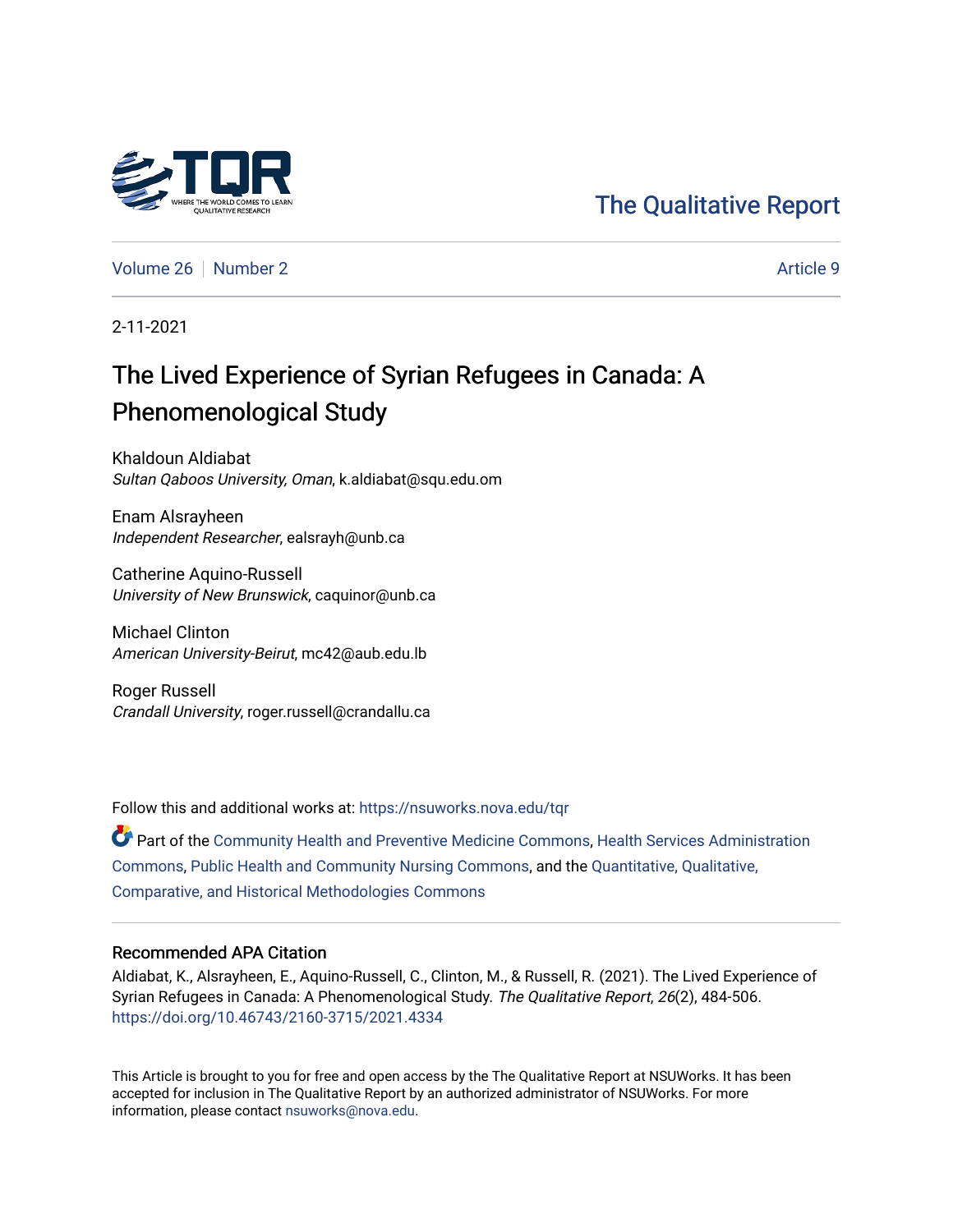

# The Lived Experience of Syrian Refugees in Canada: A Phenomenological Study

# **Abstract**

Health care providers in Canada are expected to take care of people from a variety of cultural backgrounds, and it is difficult for health care providers to deeply understand the lived experiences of some individuals to provide them with culturally sensitive care. Syrian refugees comprise one such group of newcomers to Canada. This phenomenological study aimed to uncover the meaning of the lived experiences of Syrian refugees using Giorgi's (2009) method. Seven participants' descriptions were viewed through the lens of the social determinants of health model. Seven essences of the general structural description or the meaning Syrian refugees gave to their experiences of living in Canada were synthesized. Syrian refugees live paradoxical experiences that are both rewarding and less rewarding when viewed through the lens of the social determinants of health (social support, environment, culture, education, health services, employment, and income). These experiences have influenced their health in both positive and negative ways. This study highlights the need for more culturally sensitive health care interventions and assistance for Syrian refugees/newcomers in Canada. As a next step, an action research study involving Syrian refugees as co-researchers may help address the social determinant of health risks in this population.

# Keywords

immigrants, phenomenology, refugees, social determinants of health, Syrian newcomers

# Creative Commons License



This work is licensed under a [Creative Commons Attribution-Noncommercial-Share Alike 4.0 License](https://creativecommons.org/licenses/by-nc-sa/4.0/).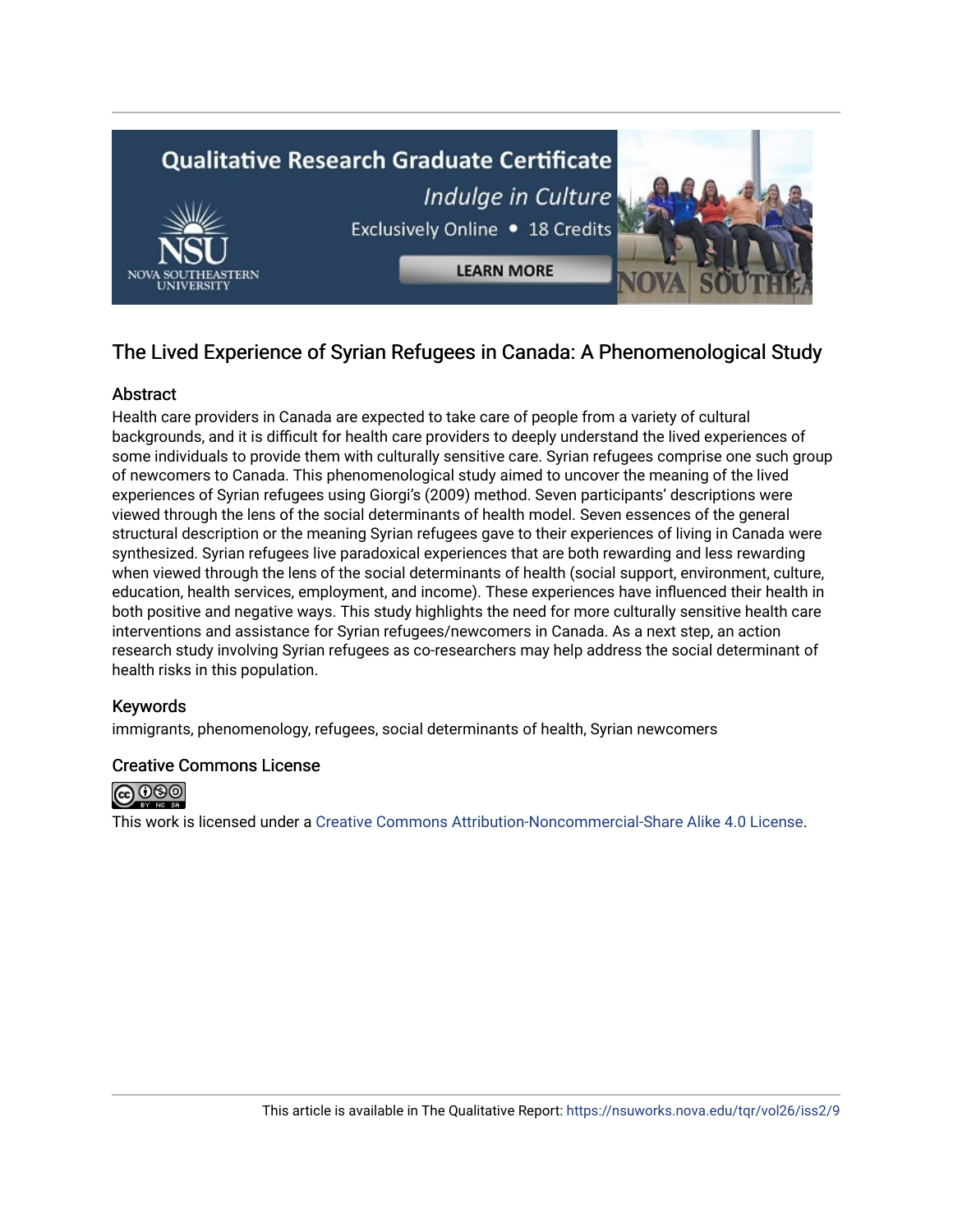

# **The Lived Experience of Syrian Refugees in Canada: A Phenomenological Study**

Khaldoun M. Aldiabat Sultan Qaboos University, Oman

> Enam Alsrayheen Independent Researcher

Catherine Aquino-Russell University of New Brunswick, Canada

Michael Clinton American University, Beirut, Lebanon

Roger Russell Crandall University, New Brunswick, Canada

Health care providers in Canada are expected to take care of people from a variety of cultural backgrounds, and it is difficult for health care providers to deeply understand the lived experiences of some individuals to provide them with culturally sensitive care. Syrian refugees comprise one such group of newcomers to Canada. This phenomenological study aimed to uncover the meaning of the lived experiences of Syrian refugees using Giorgi's (2009) method. Seven participants' descriptions were viewed through the lens of the social determinants of health model. Seven essences of the general structural description or the meaning Syrian refugees gave to their experiences of living in Canada were synthesized. Syrian refugees live paradoxical experiences that are both rewarding and less rewarding when viewed through the lens of the social determinants of health (social support, environment, culture, education, health services, employment, and income). These experiences have influenced their health in both positive and negative ways. This study highlights the need for more culturally sensitive health care interventions and assistance for Syrian refugees/newcomers in Canada. As a next step, an action research study involving Syrian refugees as co-researchers may help address the social determinant of health risks in this population.

*Keywords:* immigrants, phenomenology, refugees, social determinants of health, Syrian newcomers

# **Introduction**

The United Nations High Commission for Refugees [UNHCR] announced in 2014 that the world had witnessed the highest number of refugees and internally displaced people ever since World War II (cited in Graham, 2015, para. 1). In 2019, there were about 79.5 million people around the world who were forced to flee from their homes; among them are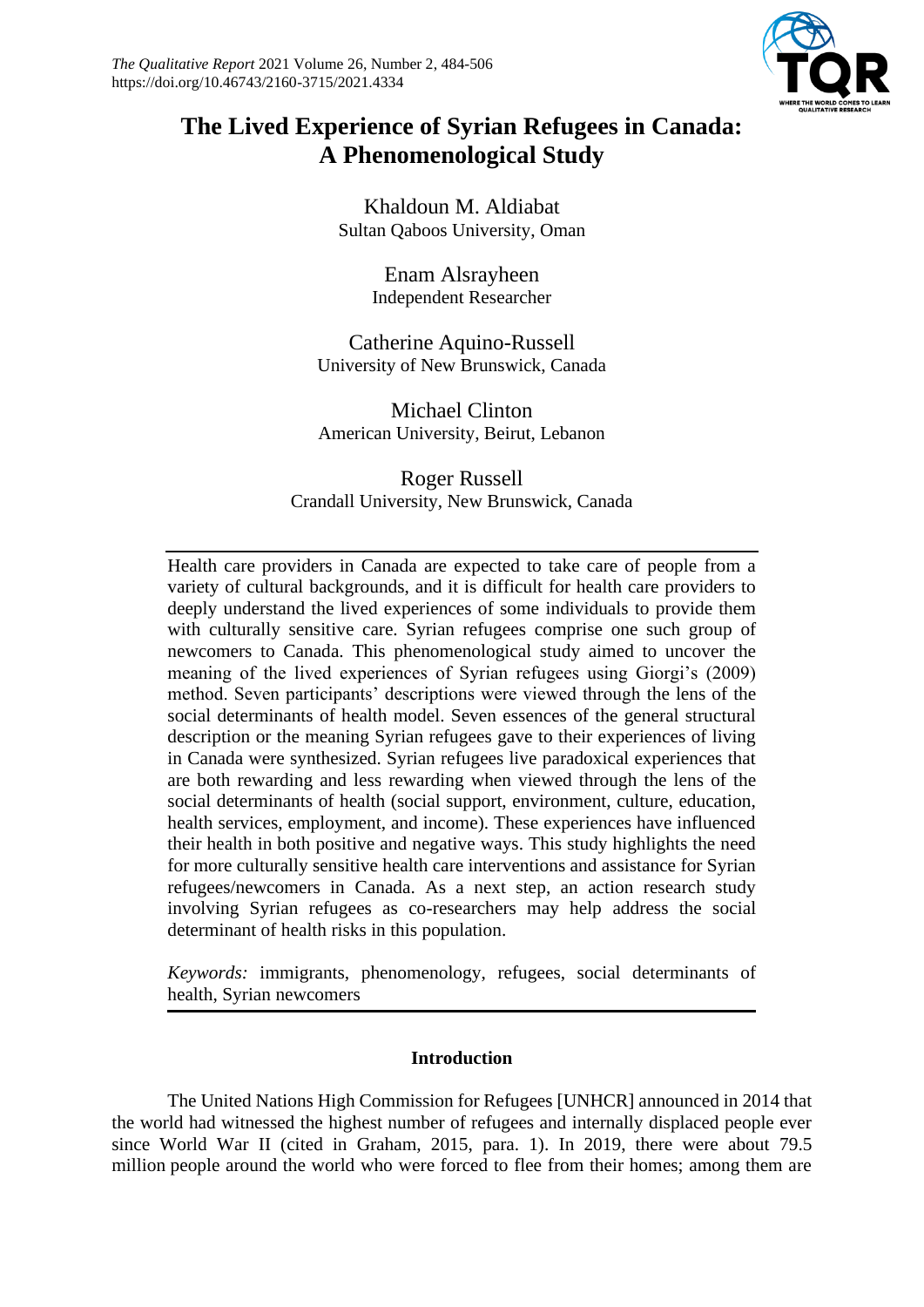nearly 26 million refugees (UNHCR, 2020). About 68% of global refugees came from Syria, Venezuela, South Sudan, and Myanmar, where Syrian refugees formed about 6.6 million of the total number of refugees (UNHCR, 2020).

According to the literature (UNHCR, 2020), the civil war in Syria that began in March 2011 created a complicated humanitarian disaster. There are at least 4.8 million Syrian refugees. The number of Syrians displaced internally is estimated at 6.2 million. The events in Syria have left 13.1 million people in need of medical and health care. As many as 13.5 million Syrians need protection/support, and as many as 12.1 million Syrians are struggling to access clean water and sanitation. The education of children has been disrupted. Across the region, an estimated 5.7 million Syrian children and 2.7 million Syrian young people need to return to education. According to the literature, in 2016, about 2.48 million people were food insecure, while more than 1.5 million persons needed shelter and household goods (United Nations Office for Coordination of Humanitarian Affairs [OCHA], 2016). Further, most Syrians were living in poverty (4 out of 5); their life expectancy had decreased by more than 20 years, and most Syrians lost their livelihoods because of the economic collapse by 40% (OCHA, 2016). This environment made life intolerable and forced millions of Syrians to flee their country as refugees seeking healthy and safe places where they would be able to live peacefully with their children and families.

According to UNHCR (1951), article 1(A, 2) of the 1951 convention, and amended by the 1967 protocol, "refugee" is defined as:

A person who, owing to a well-founded fear of being persecuted for reasons of race, religion, nationality, membership of a particular social group or political opinion, is outside the country of his nationality and is unable or, owing to such fear, is unwilling to avail himself of the protection of that country; or who, not having a nationality and being outside the country of his former habitual residence as a result of such events, is unable or, owing to such fear, is unwilling to return to it. (p. 14)

Canada has a long history and bright heritage of hosting and protecting refugees from around the world. In November 2015, the Federal Government of Canada -as a member of the international community- made a decision to resettle 25,000 Syrian refugees in order to protect them, providing a safe environment and saving their lives by offering them permanent residence as a long-term solution (Government of Canada, n.d., "Tradition of Humanitarian Action"). There were 29,413 Syrian refugees who arrived in Canada between November 2015 and July 2016 through different refugee programs adopted by Canadian authorities (e.g., Government-Assisted Refugee Program, Blended Visa-Office Referred Refugee Program, Privately Sponsored Refugee program; Government of Canada, n.d., "Welcome Refugees/Key Figures"). Over 1,000 government-assisted Syrian refugees arrived in New Brunswick in 2016, 320 were settled in Moncton (McHardie, 2016). To help Syrian refugees establish themselves in Canada, the Government of Canada, as well as other partners, supported them financially (i.e., for housing, food, and medical coverage) until they became self-sufficient. An in-depth discussion of the Syrian refugee programs in Canada is beyond the scope of this paper; more information about these programs can be found in the Government of Canada, (n.d,,"The Refugee System in Canada") website.

Integrating Syrian refugees into Canadian culture is not without difficulty. The five challenges facing Syrian refugees in Canada reported by The Canadian Press (2015, December 11) were: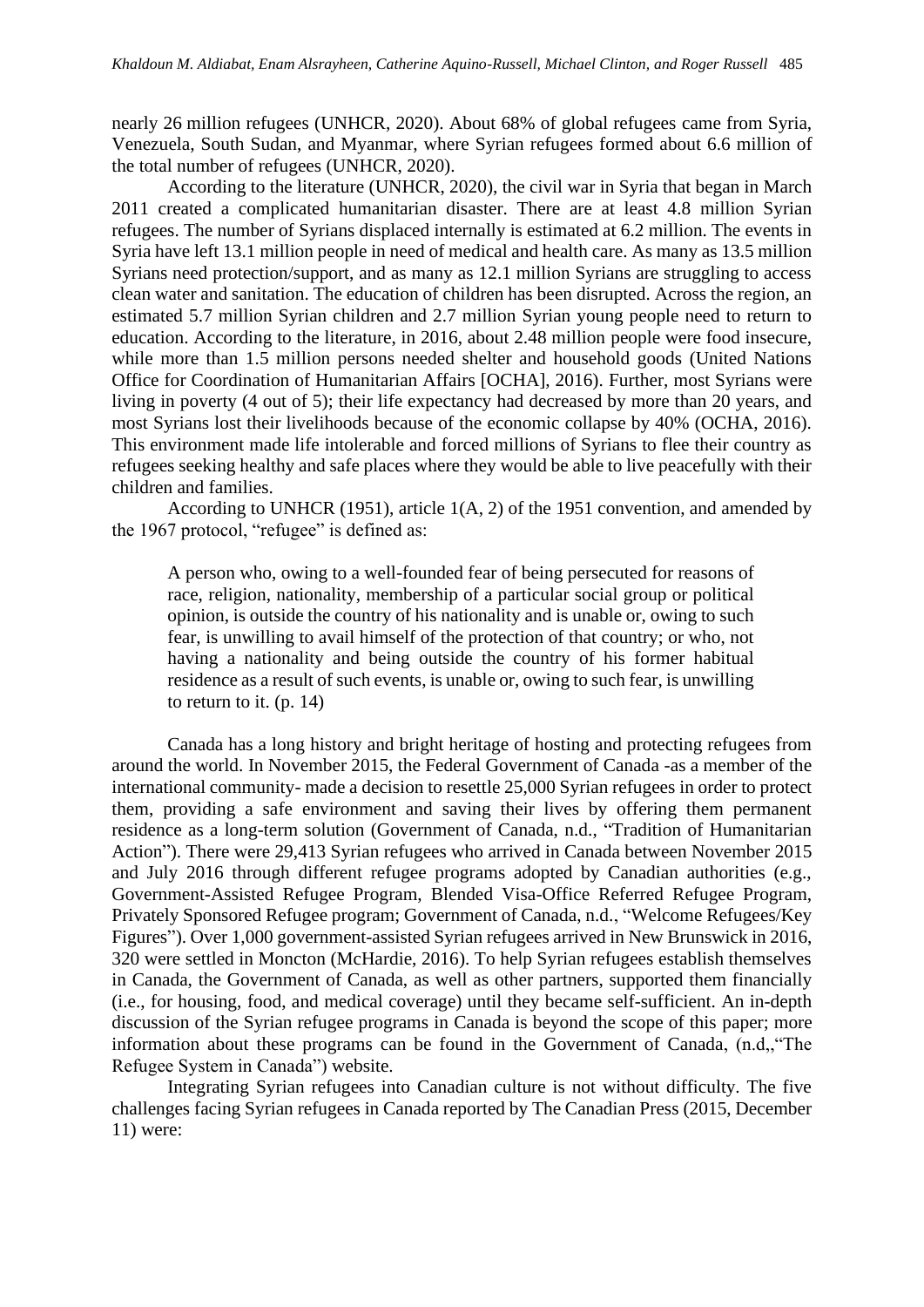- 1) Syrian refugees need time to know and understand Canadian culture. Although they were informed about life in Canada and attended educational sessions about Canadian culture before they arrived, real-life experiences are different from generalizations covered in theoretical sessions.
- 2) Canadians also need time to learn about the background and experiences of newcomers. Due to the language barrier, the Government of Canada had only basic information and statistics about the newcomers.
- 3) Syrian refugees face challenges finding proper places to live when arriving in Canada.
- 4) Another urgent priority is finding suitable employment for the head of the household. However, finding a job in Canada is never easy for newcomers because eligibility for the labour market requires patience, time, and familiarity with Canadian work standards.
- 5) Another source of anxiety is finding a family physician because few clinics are willing to take on new patients, especially Syrian newcomers, with complicated health issues.

Hansen, Maidment, and Ahmad (2016) conducted research on the health status of 26,000 Syrian refugees who arrived in Canada between November 2015 and February 2016. Based on the results of the Immigration Medical Examination (IME), performed before departure, there was no evidence of communicable diseases or public health risks among Syrian refugees. However, the risk of developing chronic diseases or mental health problems remains. The authors found that the refugees were hesitant to report chronic health issues for fear of being rejected by Canada for admission to the country.

Some individuals have experienced or witnessed extreme events, causing emotional and psychological suffering affecting not only themselves but also their families. It is possible that they may not have reported their personal or family distress, or that the stressors may only gradually have come to light sometime after the settlement process was complete (Ontario Ministry of Health and Long Term Care, n.d., para. 11). Results of IME indicated only two refugees (0.01%) of all medically examined Syrian refugees were referred to public health services for follow up for signs of latent tuberculosis. Quarantine Officers assessed 274 refugees with signs and symptoms of infectious diseases, but only ten refugees (0.04%) required hospital referral. As well, 54 (0.22%) refugees needed urgent medical care for different known health issues (Hansen et al., 2016). Chronic health conditions requiring medical attention and follow up had a higher incidence among Syrian refugees than in the Canadian population. Health problems found in Syrian refugee children included cancers, developmental disorders, neurological disorders, intellectual disabilities, and malnutrition.

As long-term residents, Syrian newcomers are supported with full medical care coverage. Syrian refugees in Canada need to access primary health care and other health care specialists (such as maternity, pediatrics, women's health and reproductive services, psychosocial support, counselling and mental health services), pharmaceutical medications, immunization and communicable disease prevention, chronic disease management (i.e., cardiac, respiratory, diabetes), and acute care/hospital services (Ontario Ministry of Health & Long Term Care, n.d.). In all of these health settings, nurses play a significant role hand in hand with other health team members to prevent diseases and promote health amongst Syrian refugees. However, without a deep understanding of the meaning of their lived experiences as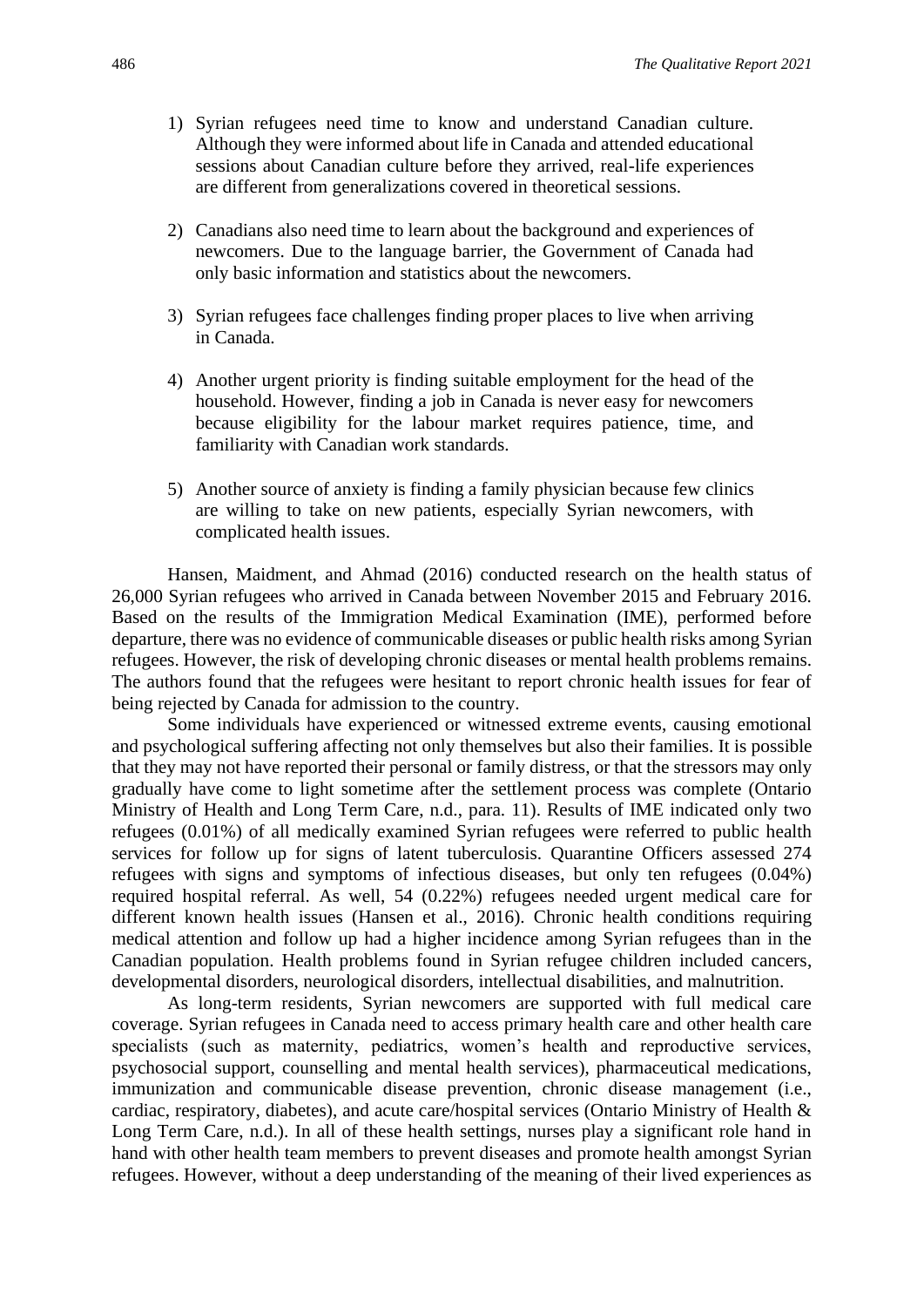refugees or newcomers in Canada, it will be difficult for nurses and other health care team members to know and provide culturally sensitive care that meets their personal, physical, social, psychological, spiritual, and financial needs. Although Canada has had successful experiences in dealing with refugees from around the world, conducting a qualitative research study to help this ethnic group become integrated and thrive in Canada is still greatly needed.

In summary, there is a scarcity in knowledge about the Syrian refugees/Syrian newcomers in Canada, very little information could be found in the literature about them, and most of this knowledge came from the newspaper or governmental reports. Very few studies could be found about this group of refugees. Lack of the current research-based knowledge maybe because the Syrians are still new in Canada, and health and social organizations have been given priority recently to resettle and provide them with the basic life support they need. Stein (1986) concluded that studying refugees is a complicated field that must be studied and understood from different perspectives. We concur with Stein that studying Syrian refugees or Syrian newcomers in Canada is considered complicated because their situation needs to be investigated from different perspectives by an interdisciplinary team. It was almost 40 years ago when Stein (1986) invited researchers to study refugees' general and mental health, employment and life adjustment, language barriers, accommodation and social relationship patterns, acculturation and identity issues, stressors, and stress management, with special attention given to refugee women and children, policies, programs, and agencies that provide them with assistance and services.

The first two authors volunteered as culture mentors and language interpreters between Syrian refugees and health care providers. They witnessed many situations where the lack of knowledge by health care providers about the cultural background of those vulnerable people led to damage between the relationship of trust and the health care plan. Robertshaw, Dhesi, and Jones (2017) concluded providing health care to refugees is influenced by five interrelated factors: the trusting relationship between healthcare providers and refugees, cultural understanding of refugees, communication, health and social conditions that were presented by refugees, and time constraints that hinder health care providers from providing high-quality health care to refugees. Because the Syrian refugees' situation in Canada (specifically Moncton, NB), is a multidimensional one and it is thought that understanding their experiences is needed to provide them with proper culturally sensitive interventions and care, the authors of this paper decided to conduct this research study using a qualitative descriptive phenomenological method (Giorgi, 2009) using the population health/social determinants of health model (Mikkonen & Raphael, 2010) as the lens for viewing their experiences. This will be an initial step to understanding and describing the meaning of Syrian refugees' experiences in Canada prior to beginning a second step of conducting future research projects to explore and enhance understanding of the Syrian newcomers' health needs.

For the purpose of this study, the participants (Syrian refugees or Syrian newcomers) were defined as Syrians who have fled Syria because their lives, safety, or freedom have been threatened by internal conflict/civil war and massive violation of human rights and whose status has been classified formally as "refugee" in the host countries like Canada. However, because these persons are now in the process of becoming Canadian citizens and, in an effort to diminish the stigma associated with the term "refugees," we utilized the term "Syrian newcomers" interchangeably with Syrian refugees for this paper. The purpose of this qualitative phenomenological study is to uncover the meaning of the lived experiences of Syrian Newcomers in Moncton, New Brunswick, Canada. The research question guiding this research was: What is the meaning of the lived experience of Syrian Newcomers in Moncton, NB, Canada?

The descriptive phenomenological method has been used in different human/social sciences to study different phenomena using a particular disciplinary lens or focus. Therefore,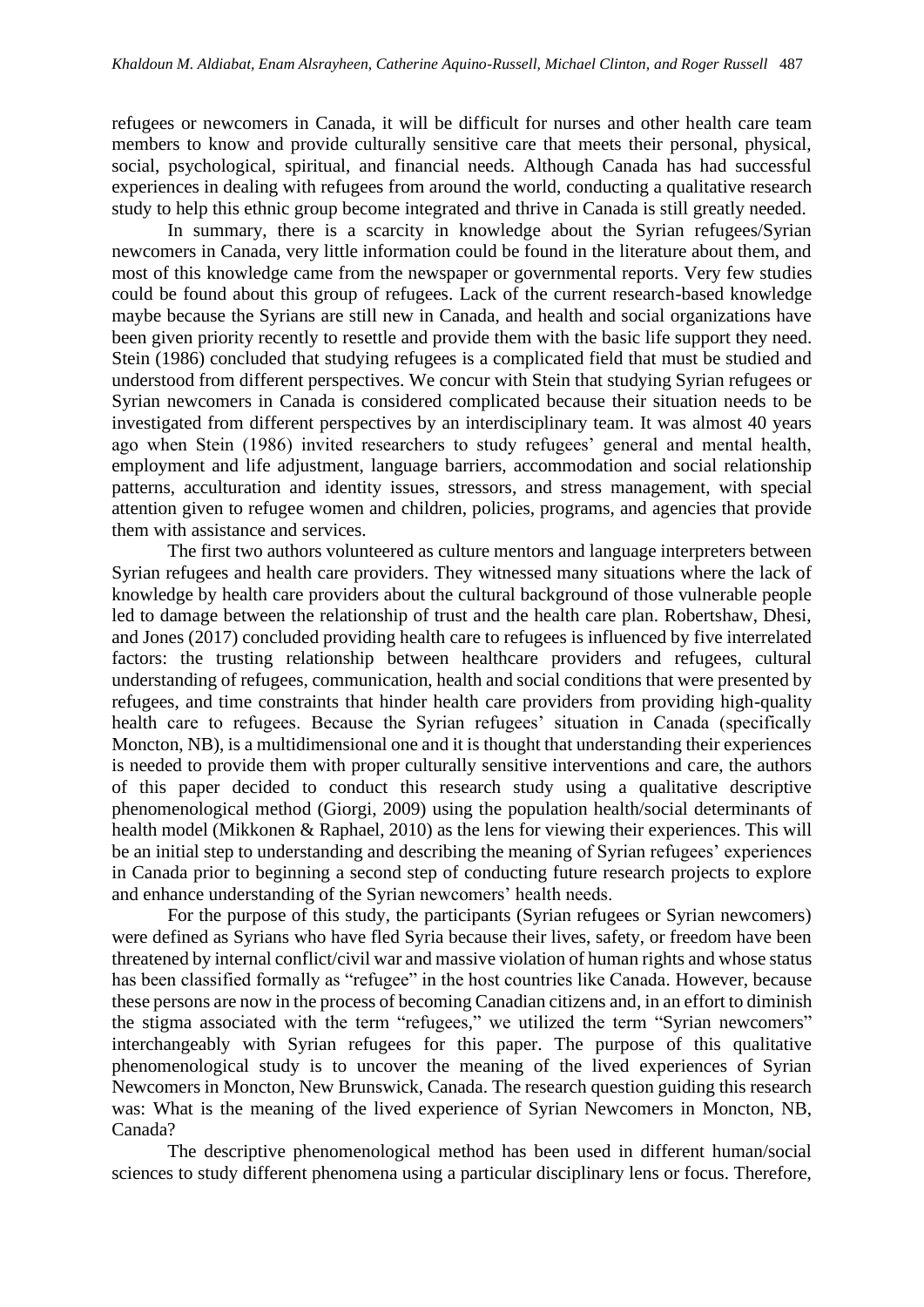the current study employed a model that is utilized by nurses, that is, the Social Determinants of Health Model (Mikkonen & Raphael, 2010) from within the population health/social determinants of health model to view Syrian Newcomers' lived experiences in Moncton, NB, Canada. Understanding their experiences from the lens of this model helped the authors to understand the participants' experiences in a way that was meaningful and useful for the nursing profession and other health science disciplines.

#### **Social Determinants of Health Model**

Many Canadians are unaware that there are factors other than medical treatments and lifestyle practices that shape their health. Mikkonen and Raphael (2010) called these factors "social determinants of health" (SDH), which include the following determinants: Income and Income Distribution, Education, Unemployment and Job Security, Employment and Working Conditions, Early Childhood Development, Food Insecurity, Housing, Social Exclusion, Social Safety Network, Health Services, Aboriginal Status, Gender, Race, and Disability. Mikkonen and Raphael (2010) emphasized that "each of these social determinants of health has been shown to have strong effects upon the health of Canadians" (p. 9). The effects of social determinants are stronger than those associated with "diet, physical activity, tobacco, and excessive alcohol use" (Mikkonen & Raphael, 2010, p. 9). Choosing the social determinant of health model as a lens helps nurses, health care providers, and others who work closely with Syrian refugees and resettlement staff to understand the meaning of the lived experiences of Syrian newcomers.

#### **Context of the Study**

The authors have personal, academic, and ethical commitments to the settlement experiences of refugees. Dr. Khaldoun Aldiabat and Dr. Enam Alsrayheen have personally experienced relocating from an Arabic-speaking country to Canada. They are interested in understanding how they can use their Arabic and English fluency to assist Syrian refugees through a program of phenomenological and participatory action research. Dr. Catherine Aquino-Russell, a nursing professor, has extensive experience and interest in multicultural studies. She has experiences living while being immersed in a different culture, has acted as a cultural mentor, and comes from a multicultural family. Dr. Michael Clinton has the personal experience of relocating from an English-speaking country to an Arabic speaking country. His personal experiences include those of a being newcomer to Canada, the challenges of navigating the immigration process, and the problems of accessing primary health care. Dr. Roger Russell is the Dean of Professional Programs at Crandall University in Moncton, NB. In his role as Dean, he has met with multiple newcomers and assisted them by diminishing the barriers so they had the opportunity to attain their Canadian university degrees. As well, he has had experiences living and working in a different culture (Indonesia). His PhD research involved a phenomenological study of the lived experiences of expatriates who were living and working while being immersed in another culture.

### **Methodology**

The authors used a qualitative descriptive phenomenological method developed by Giorgi (1970, 1985, 2009) as a research design to uncover and describe the lived experiences of Syrian refugees/newcomers in Moncton, NB, Canada. This method is the best choice when little is known about a phenomenon, for it assists in describing and enhancing the understanding of the meaning of the phenomenon as described by those who have lived the experience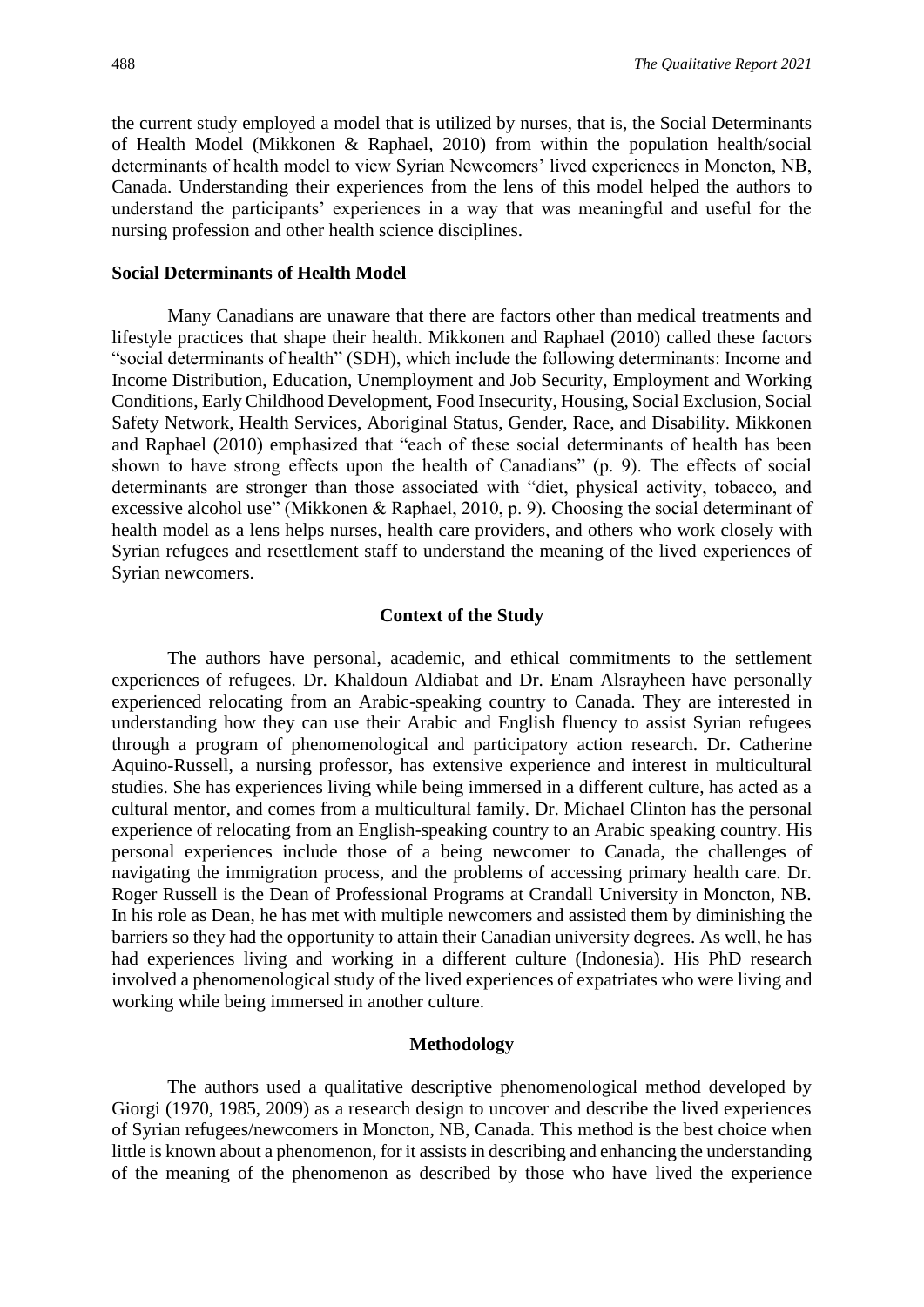(Giorgi, 1997). Phenomenology as a research method and philosophy that is rooted in a philosophical tradition developed by Husserl and Heidegger which aims to uncover the meaning of lived experience (Loiselle et al., 2011; Russell & Aquino-Russell, 2011, Russell, 2004) by requesting that participants describe their experiences. Through the analysis-synthesis of their words, the essence (or meaning) of this phenomenon (Loiselle et al., 2011) surfaced. Descriptive phenomenologists are interested in discovering and describing persons' experiences as lived through their senses (e.g., hearing, seeing, feeling, remembering, and acting) as well as interaction with their context (Loiselle et al., 2011). Russell and Aquino-Russell (2011) explained every person has varied experiences with the same phenomenon because of perceptions, meanings, and contexts. In other words, descriptive phenomenology was developed to describe "the way in which the phenomenon is experienced within the context in which the experience takes place" (Giorgi & Giorgi 2003, p. 27).

#### **Sample and Sampling Procedure**

The sample for this study was a purposeful snowball sampling of Syrian newcomers who resided in the Greater Moncton Area of New Brunswick. Syrian newcomers were eligible to participate in this study if they: were citizens of Syria, were officially classified as refugees and granted permanent residency status in Canada, had been living in Canada (Moncton, NB) for six months or more, were able to speak, write, and read Arabic or English, and were more than 18 years of age.

# **Sample Size, Participant Recruitment Process, and Data Collection**

Giorgi's studies have employed anywhere from 2 to 23 participants, with an average of 8 participants (Russell, 2007; Russell & Aquino-Russell, 2011). The sample size for this study consisted of seven participants, six men, and one woman. Data were collected after ethical approval for the study was obtained from two ethical review committees at the University of New Brunswick, Canada, and Research Ethical approval from American University, Lebanon. This study took place in the Moncton Area, New Brunswick, Canada. Potential study participants were connected with the Multicultural Association of Greater Moncton Area (MAGMA) as a community agency, which works to resettle them. Only one participant was recruited to participate in this study primarily from MAGMA through active recruiting measures; therefore, we decided to engage in snowball sampling in order to gain the other six participants. Each participant nominated another potential participant until we reached 7 participants who agreed to participate in this study.

The time and location of interviews were mutually agreed upon by the interviewers and participants. When arranging interviews, the interviewers ensured safety, privacy, and comfort in order to reduce the anxiety of the participants. Data collection took place between June and September 2017. Data analysis-synthesis proceeded at the end of the data collection period. Participants were asked to respond to the following interrogatory statement: Please describe a situation or experience that best depicts what it is like for you to be a Syrian refugee/newcomer here in Moncton, New Brunswick, Canada.

### *Interviews*

At the beginning of each interview, the consent form was presented and discussed with each participant and subsequently signed by participants. This was the first time the participants had ever participated in qualitative research with recorded interviews, so they were a little bit uncertain about the process. Therefore, to confirm again what was written in the consent form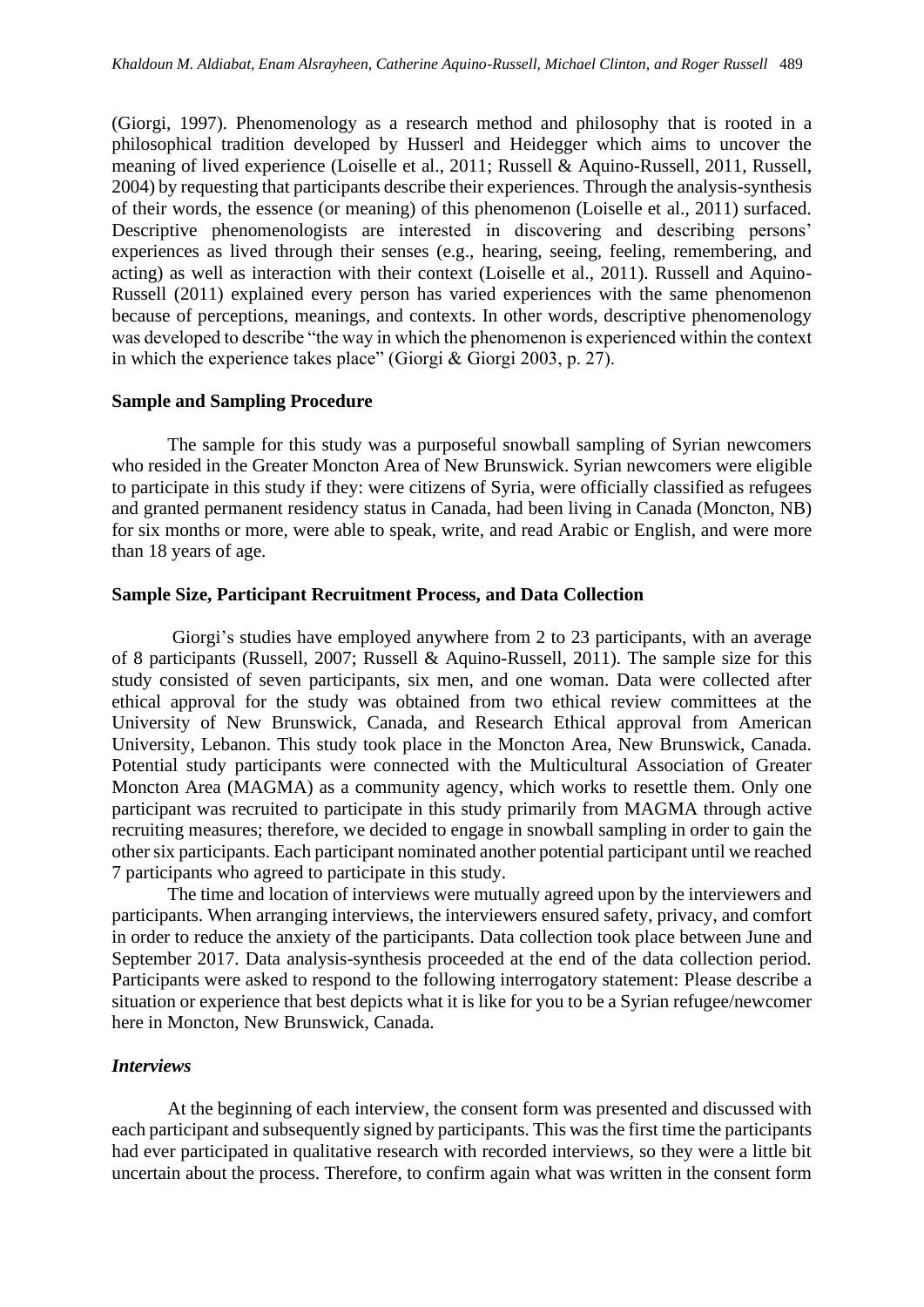and to make participants feel comfortable, the interviewers reassured participants verbally again of their voluntary participation, their right to respond to the interrogatory statement as they wished, that they could stop the interview at any time or withdraw from the study without penalty, and that confidentiality of what they said was assured. All interviews were open-ended and digitally recorded. Given the choice of Arabic or English, all participants chose to be interviewed in Arabic. Each interview required approximately 40-60 minutes. Arabic cultural beliefs and practices were taken into consideration during the process of the data collection (e.g., the interviewer's gender was the same as that of the participant). At the end of each interview, the interviewers asked the participants if they had anything else, they would like to include, and/or if they had any questions. It was the responsibility of the first and the second authors (fluent in Arabic and English) to transcribe the interviews and translate the verbatim transcripts into English.

Participants chose a pseudonym to be used instead of their names. Identifiable information about the participants was stored separately from the data in a locked filing cabinet in the personal office of the principal investigator. Only the principal investigator had access to the list of participants.

#### **Data Analysis-Synthesis**

The descriptive phenomenological method involves five major steps to analyze/synthesize data as described by Giorgi (1975), Giorgi and Giorgi (2003), Giorgi (2009) and substantively illustrated more by Aquino-Russell (2003), Duffy and Aquino-Russell (2007) and Russell and Aquino-Russell (2011). The researchers followed the following five steps to analyze the collected data:

- 1. Contemplative dwelling with the descriptions. During this step, transcripts for each participant were read over and over to gain the overall sense of the description.
- 2. Identifying meaning units (MUs). We examined the raw data descriptions for meaning units. Meaning units are defined as the passage of text expressing the meaning in the participant's own words.
- 3. Identifying focal meanings (FMs). In this step, the researchers used their own disciplinary language to abstract the (MUs) to a higher level of discourse. In this case, we used the population health/social determinants of health model (Mikkonen & Raphael, 2010) as a lens to describe the participant's meaning of the experience or essences.
- 4. Synthesizing the situated structural descriptions (SSD). Giorgi (1985) insisted that the SSD grasps the meaning from the perspective of the participant (as cited in Duffy & Aquino-Russell, 2007). We synthesized the FMs for each participant's specific situation to become the situated structural descriptions for each participant.
- 5. Synthesizing a general structural description (GSD). In this last step, we synthesized the general structural description or meaning of the lived experiences for Syrian refugees/newcomers living in Moncton, NB Canada (the phenomenon under study) from the SSDs of all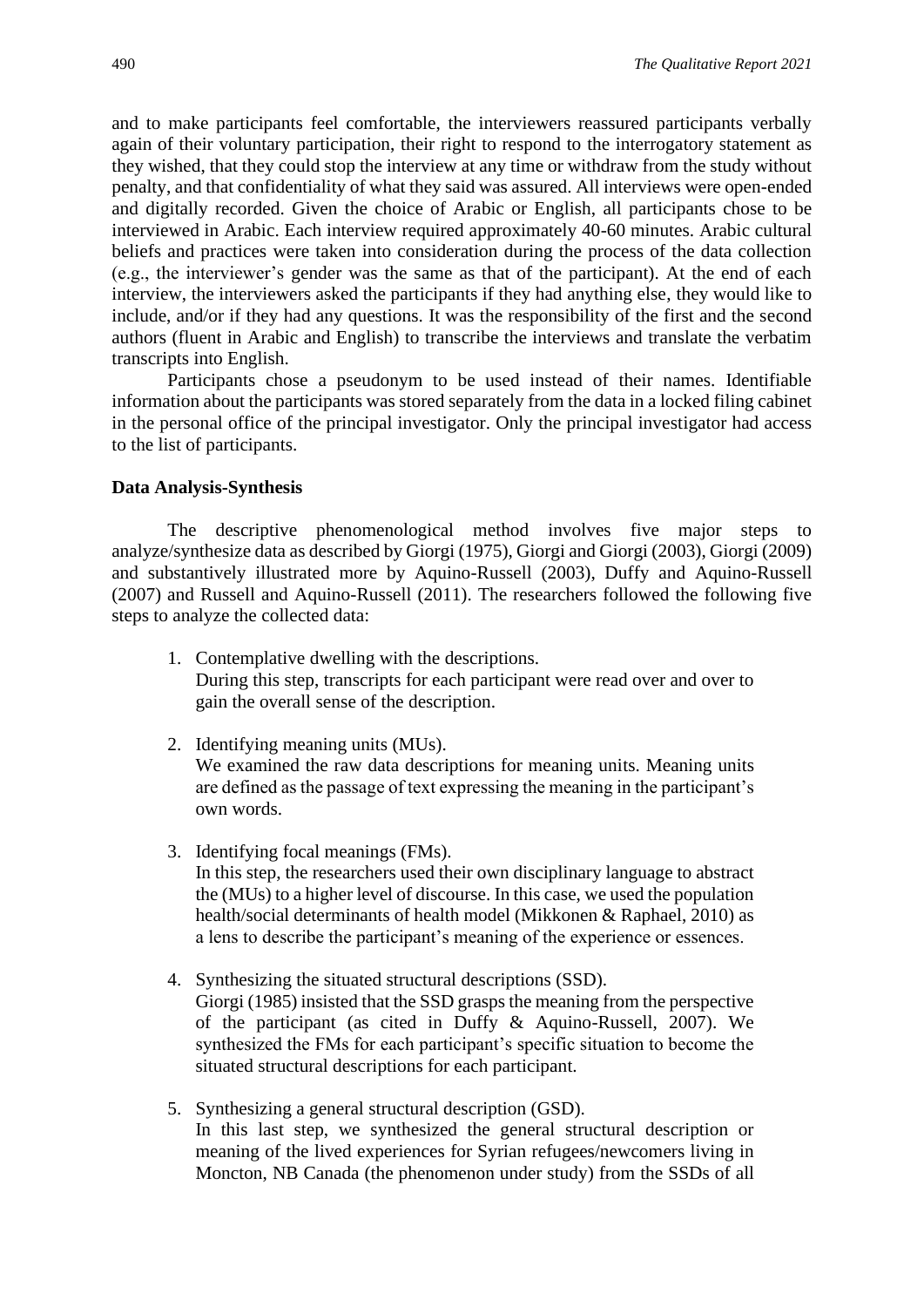participants into the meaning of the experience (or essences) that is more general than specific.

#### **Trustworthiness**

Four different terms to describe operational techniques that facilitate the trustworthiness for this study were used by the authors during data collection and analysis: credibility, transferability, dependability, and confirmability (Denzin & Lincoln, 1994; Guba & Lincoln, 1994; Lincoln & Guba, 1985). To ensure credibility, the researchers of this project collaborated throughout all the research steps. They kept ongoing discussions, consultations, brainstorming, and feedback from each other to achieve this activity. Reflexivity (Carpenter, 2007; Creswell, 2013) by the researchers during data collection and analysis-synthesis to identify any prior knowledge, experience, and beliefs about Syrian refugees or experiences of other refugees around the world was kept during overall data collection and analysis. According to Lincoln and Guba (1985, 2000), there is no dependability without credibility. Therefore, to ensure dependability, the researchers ensured credibility with the data descriptions that were collected and through the analysis-synthesis process. Confirmability was achieved when the researchers documented in detail the research process, such as data description collection and analysis-synthesis methods. Transferability means that the study findings have meaning to others in similar situations (Speziale  $&$  Carpenter, 2007). The researchers described, in the discussion section, how the general structural description has meaning to others in a similar situation, as has been seen in previous studies (Duffy & Aquino-Russell, 2007).

# **Protection of Human Rights**

A range of steps was conducted to ensure the protection of human rights for the participants of this study, who were Syrian refugees/newcomers and who are a vulnerable group in Canada. First, the researchers worked closely with the Ethical Review Committee in the Faculty of Nursing and the Research Ethics Boards at the University of New Brunswick and American University, Beirut, to ensure the study was conducted ethically in a way that protected the rights and interests of the participants. The researchers treated the participants with respect, equitability, and cultural humility. The consent forms were explained to the participants in their chosen language and signed by the participants.

Confidentiality of information was ensured; the researchers protected the participants' identities as the participants chose their own pseudonyms to be used in all papers and electronic documents.

All data (hard copies, soft copies, and audio digital files) were secured in a locked filing cabinet in a private office at the Faculty of Nursing, Moncton, which was accessible only by the principal investigator. All computerized research information was stored in specially created research files accessible only by the project researchers.

The sample for this study consisted of seven participants, six males and one female; their average age was 43 years (range 33-54). All participants reported their religion was Islam. Two participants had bachelor's degrees, one finished high school, one finished middle school, one finished elementary school, one finished grade four, and one was illiterate. Five participants were unemployed, one was a homemaker, and one was a taxi driver. Those who had no job reported the reasons for their unemployment were: "language barrier," "no jobs within my expertise," "low wage jobs," and "need to learn how to cope in this place [Canada]." Regarding their previous jobs in Syria, two participants were in professional jobs, four in vocational occupations, and one was a homemaker. The average monthly income of the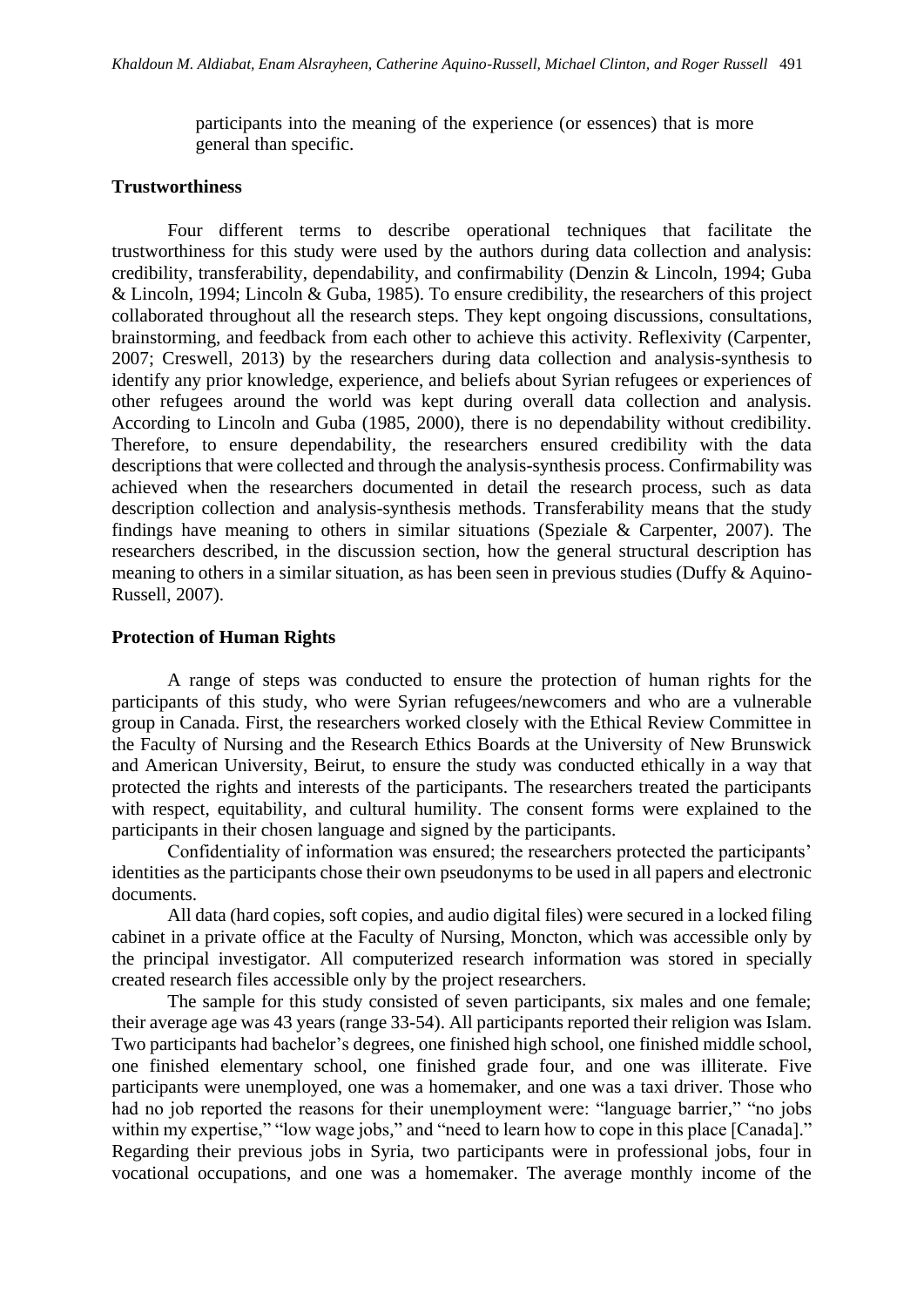participants was \$3,000 CAD, sourced from the provincial or federal government, private sponsors, or from work. Participants reported that their current income was higher than in Syria but lacked purchasing power because the cost of living in Canada is much higher than in Syria. Participants reported that on average, seven persons were living in their household with the average age of children being 10 years. The average food cost per month was \$1,100, the average rent for housing was \$1,000 (ranging from \$477-\$1,300), and they paid on average \$500 for bills/month. All participants were living in rental homes (two of them were living in governmental assisted housing). The pseudonyms that were selected by the participants were: Adam, Darweesh, Jack, Mohammed, Sameer, Sana Basha, and Suleiman. In the following paragraphs, seven general structural descriptions that resulted from the data analysis-synthesis will be presented, including samples/excerpts from the meaning units (own words) of participants.

#### **Results**

#### **General Structural Description (GSD)**

Seven essences of the general structural description emerged from the analysissynthesis of the descriptions as viewed from the lens of the population health/social determinants of health model (Mikkonen & Raphael, 2010). These are considered the meaning of the experience of Syrian newcomers living in New Brunswick. These essences include specifics of the social determinants (which are bolded).

- 1) We need your **social support** because others need ours.
- 2) We are living in a rewarding yet challenging **environment**.
- 3) We appreciate the Canadian **culture** but from our own cultural perspectives.
- 4) We find the Canadian **education**al system is the best for our children but not for us.
- 5) We have ambivalent feelings towards Canadian **health services**.
- 6) We may choose the easier solution when the process of attaining **employment** is complicated.
- 7) We are living on the edge of poverty with low **income** and high cost of living in Canada.

The following are the (essences of the GSD with supporting direct quotations from the participants. By presenting these, we demonstrate how the analysis-synthesis brought participants' words up to a higher level of discourse-to the language of science (using the population health/social determinants of health model). Please see Appendix A (Table 1) for data analysis/synthesis examples from participants.

#### **GSD1: We Need Your Social Support Because Others Need Ours**

Syrian newcomers appreciate the social support they have received from the Canadian governments (provincial and federal), community, multicultural associations, and settlement programs. This social support facilitated their settlement in Canada and helped them to manage various new-life challenges and struggles. From their cultural perspective, social support forms a great value for them. Research participants understood social support was an essential determinant of health to prevent loneliness and protect them from psychological disorders. They also understood the social environment in Canada was different from the one they left in Syria. They felt it was challenging to integrate themselves into Canadian society and make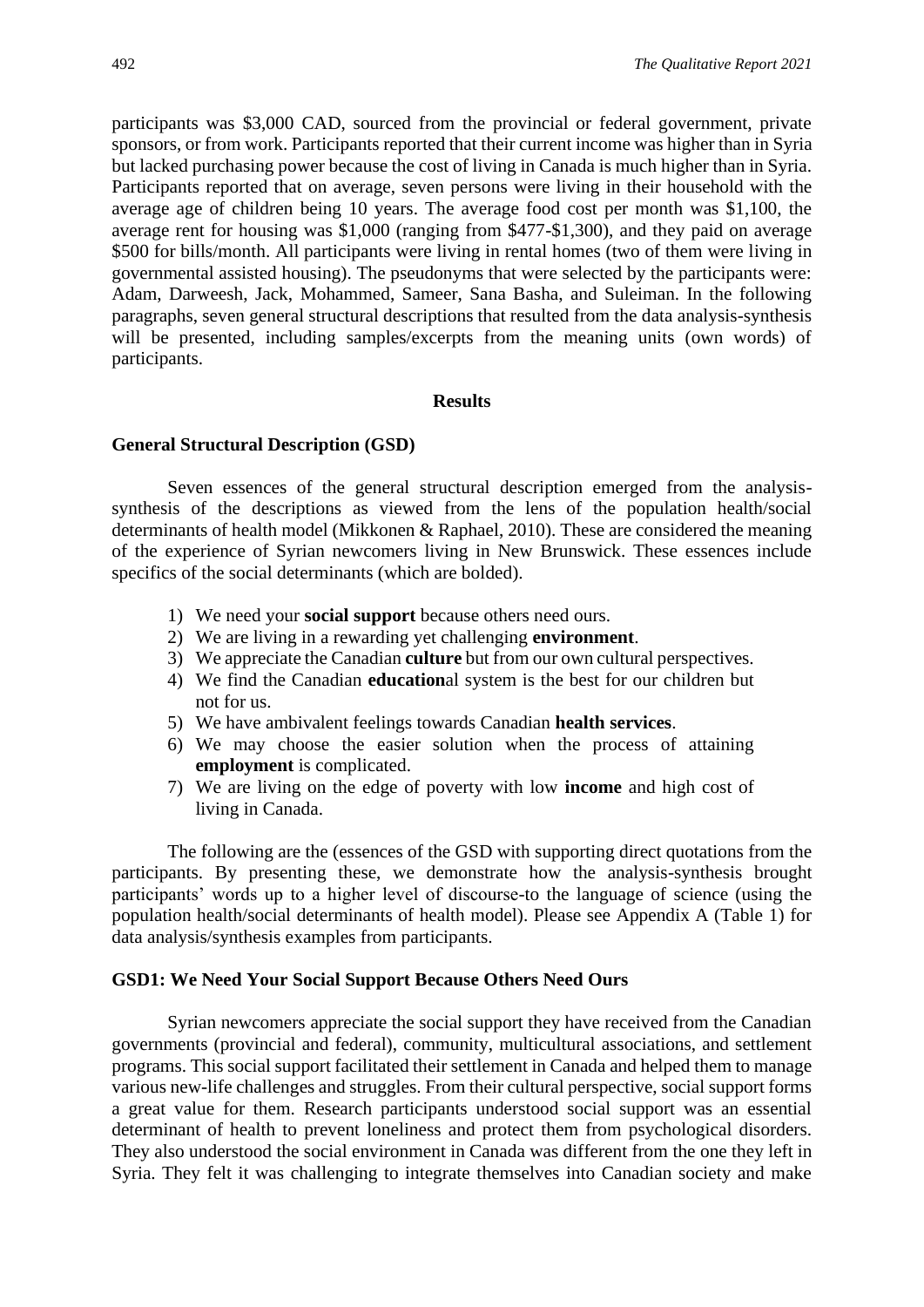Canadian friends because of the language barrier and Canadians' individualism. Therefore, the research participants joined a Syrian newcomers' group to support each other. They also described providing their children with the best social support during their stay in Canada. While others have tried to create social relationships with their neighbours by sharing their culture, beliefs, and experiences with them. Syrian newcomers lacked social support from their families back home and in other countries. They feel stressed because they cannot support their families in Syria or bring their family members to Canada. The extended family is the primary and most valued source of social support for people in countries with collective cultures (such as Syria). The absence of extended family members was a foremost deficiency experienced by Syrian newcomers in Canada. Examples of participants' words (note: self-selected pseudonyms are being used), which support the above essence in the GSD, include:

**Adam**: We got very good help, and we were kindly welcomed to Canada as our new home. MAGMA was taking care of everything for all newcomers. I am really thankful for them as they made things easier for us. I am also thankful to everyone is still helping me to tackle everyday life challenges in Canada…I miss the rest of my family in Syria. I always think about them. Therefore, I set 45 minutes of my time every day to call my mother, sisters, and daughter… I can't live without calling them every day. They always tell me that they want to come and live with me. Unfortunately, the process is not easy. If they live with me or near me, I will be happy, and it will reduce the stress in my life.

Participants believed social support was not only vital for their well-being while living in Canada but also essential for their kids' future.

**Jack:** My children's future is the primary reason for me to live in Canada. I think they are going to have a bright future in Canada. I will support my children and encourage them to finish college or university education. I will be supporting them until they can make their own decision about their future.

# **GSD2: We are Living in a Rewarding yet Challenging Environment**

Syrian newcomers enjoyed the beautiful, healthy, and safe physical environment in Canada. Although the Canadian system and environment were totally new to them, they believed that the Canadian physical environment would provide a potentially bright future for their children and the entire family. The Canadian cold weather was very challenging for the Syrian newcomers, and it affected their health. Unfortunately, some newcomers were accommodated in low-income residential areas within unhealthy social and physical neighbourhood environments. Some Syrian newcomers experienced racism, verbal abuse, and theft while living in these disadvantaged neighbourhoods. Therefore, they worried about the personal safety of family members and their children's future. Two examples from participants' descriptions, which support the above essence in the GSD, include:

**Jack:** Moncton is a very beautiful city with a significant location in NB. I have been living in Moncton for 18 months. I noticed that Moncton is growing very fast, with several buildings and centers being built and added to the city. Therefore, I see my future and my family's future here in Moncton."

In contrast to Jack, **Sanaa Basha** said: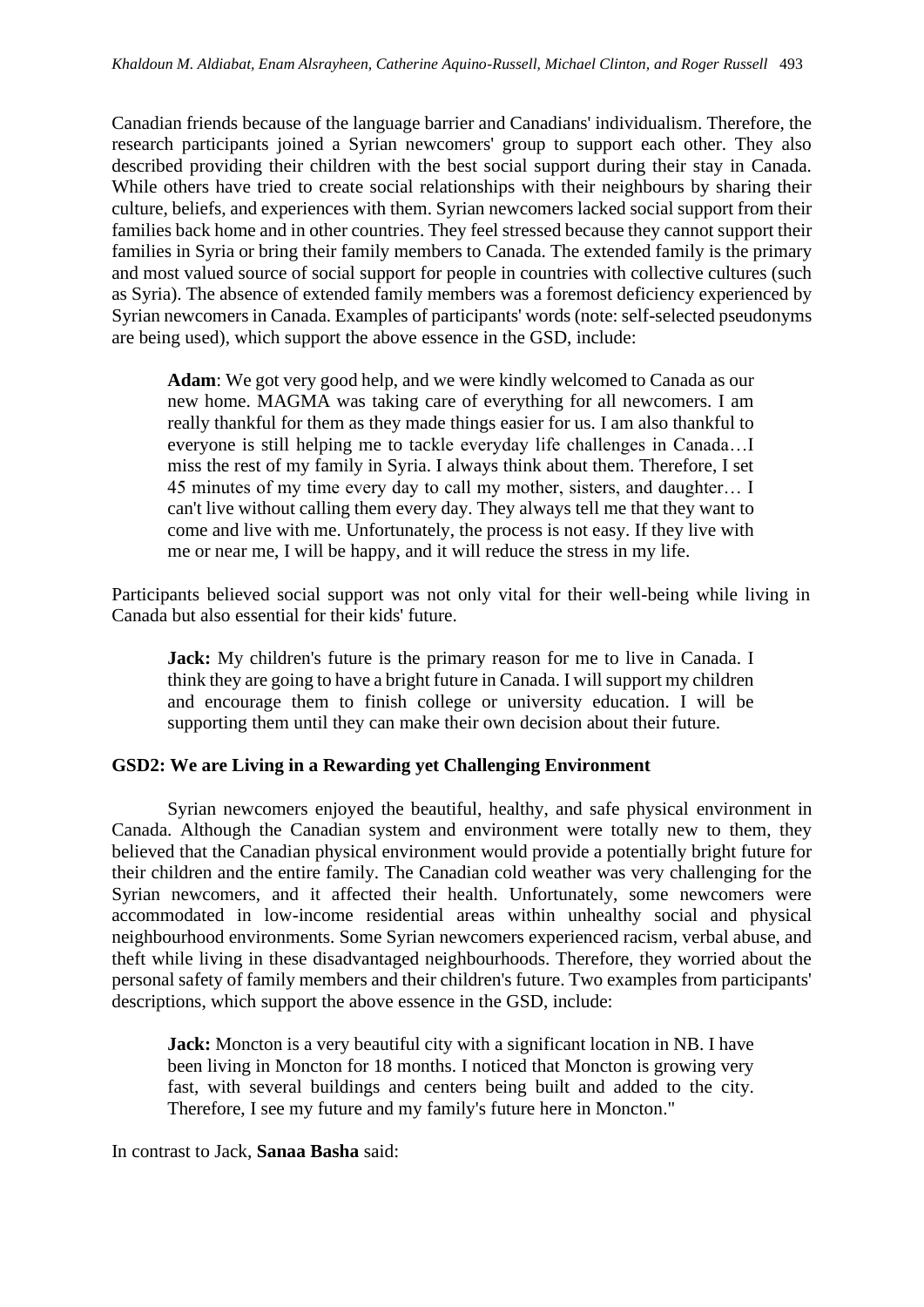Although I know that these accommodations [governmental assisted houses] are for people with low income and the rent for them is not expensive, we were shocked with the neighbourhood. Most of our neighbours are not friendly people. We see so many drunken people and people who use drugs around the neighbourhood. We have never been in this situation in our life. My kids and I have never seen these kinds of people.

These descriptions depict the rewarding yet challenging environment in which the Syrian newcomers reside within the Canadian context.

# **GSD3: We Appreciate the Canadian Culture but from Our Own Cultural Perspectives**

Many Syrian newcomers enjoyed living in Canada. Although the liberty within the organized system in Canada caused them to continue struggling in order to understand the Canadian culture and to integrate themselves into Canadian society. They continued to compare their own culture with Canadian culture. They were also concerned about their children's cultural identity. Some of them understood that lack of English communication skills, an insufficient number of friends, and limited interaction with Canadians prevented them from understanding the Canadian culture. Some tried to acculturate by taking from the Canadian culture what fits with their cultural values. Others wanted to share their culture and experiences with their neighbours. While some sought more knowledge and information about the Canadian way of life through workshops within the community. Samples of participants' words which support this essence of the GSD include:

**Suleiman**: The freedom here in Canada, causes anxiety to me. I like freedom with limits like expressing your opinion freely, freedom of choice for study, job, and marriage…I like the freedom that does not conflict with my culture.

**Sanaa Basha** expressed the challenges she faced regarding the Canadian culture by saying: "the most challenging things for me here in Canada are the language and culture. Canadian culture is entirely different from our culture. I still can't understand Canadian culture very well. I can't make Canadian friends."

The above descriptions depict the perceived differences between the Syrian and Canadian cultures.

# **GSD4: We Find the Canadian Educational System is the Best for Our Children but Not for Us**

For Syrian newcomers, accessing the education system was undemanding, and they were thrilled with the education programs in NB because their children were receiving a Western education and learning two official languages in Canada. Their children quickly integrated with peers at school and surpassed their Canadian classmates in academic achievement. Syrian newcomers valued education and looked forward to supporting their children to complete higher education in colleges or universities. Adult Syrian newcomers were struggling to learn the English language due to their age, being illiterate in Arabic, and given the nature of current English as second language programs in Canada. They sought more knowledge and education about the Canadian system, culture, weather, higher education programs, labour market, community health resources, different strategies to learning English,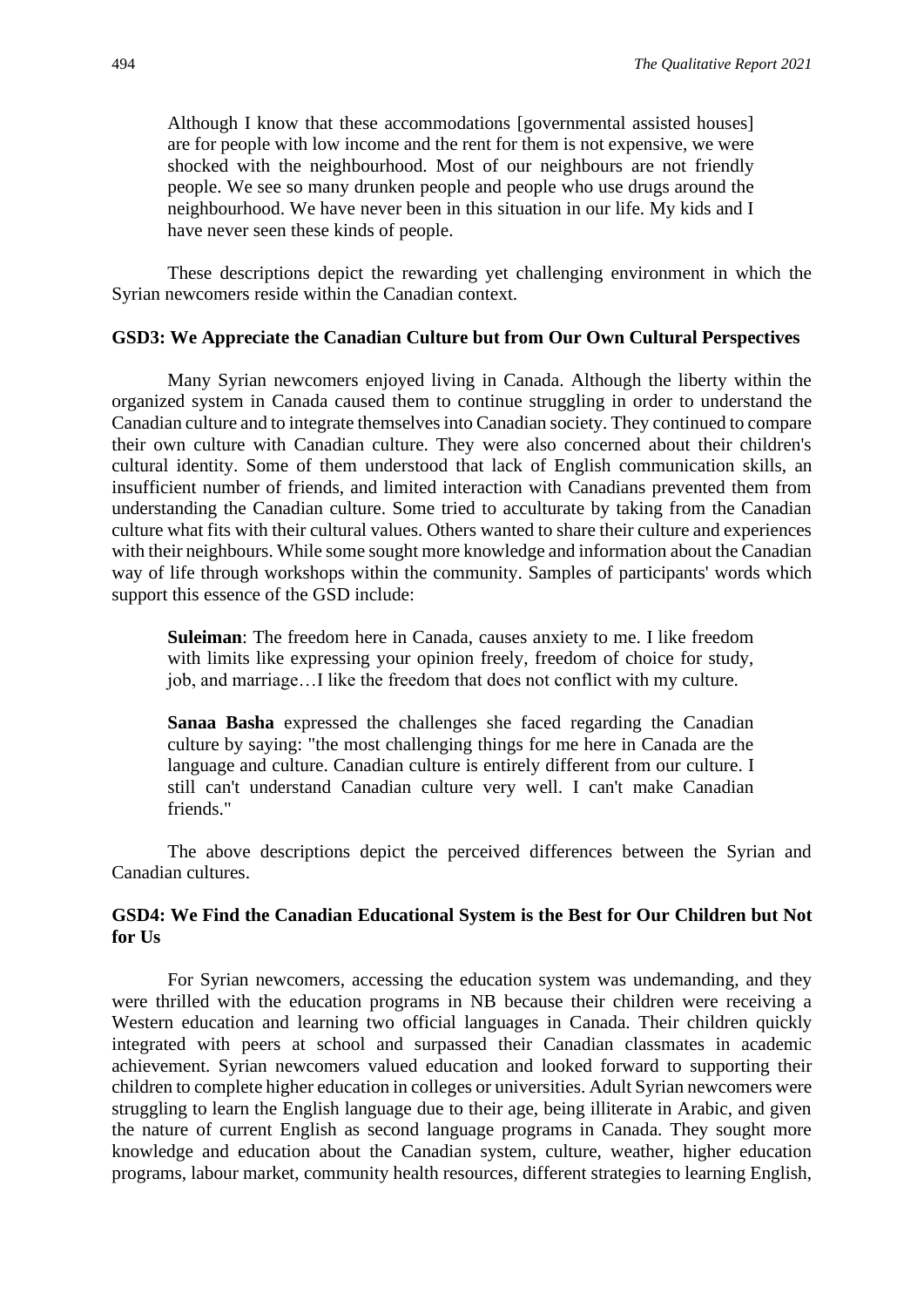and communication skills to manage their everyday life challenges. The following are descriptions from participants which relate to this essence of the GSD:

**Jack:** I am very happy with the education system in Moncton. My children's education is very important to me. My kids are receiving an excellent education. They are learning both languages, English and French. My youngest child received an award for being at the top of her class. I was very happy and proud of my child.

However, **Mohammed** struggled to learn English and said:

One of the challenges that I face here is learning the English language, I found it difficult for one in my age (I am 52 years old) to learn this language…these programs are designed for persons who have good basic knowledge of English but not for illiterate persons or persons who have no prior knowledge of English.

These above descriptions depict the paradox that participants feel about Canadian education for their children and English language training for themselves.

# **GSD5: We have Ambivalent Feelings Towards Canadian Health Services**

Syrian newcomers were satisfied with universal health services where people are served equally and in a dignified manner. They also appreciated the ethical and professional behaviour of healthcare professionals. They appreciated support from the multicultural association and settlement programs for facilitating access to health services in NB and providing interpreters. However, they felt distressed and anxious due to long waiting times in emergency rooms and for seeing a specialist. They were also stressed with not being able to access non-insured health services such as dental-care and pharma-care because they could not afford it. The following words depict this essence of the GSD:

**Mohammad**: Although I am satisfied with the health services, I am disappointed regarding the long waiting time. Last month I took my wife to the emergency because she had pain, I waited 10 hours to see the physician.

This description illuminated the ambivalence that participants perceived concerning health care services in New Brunswick, Canada.

# **GSD6: We May Choose the Easier Solution When the Process of Attaining Employment is Complicated**

Many Syrian newcomers faced challenges in finding employment for various reasons, including caution about foreign education, hard/lengthy processes to accredit their qualifications, and lack of work experience in Canada. Employer attitudes to overseas qualifications and work experience could be another obstacle. Some Syrian newcomers refused to seek employment and preferred receiving governmental assistance because they found Canadian work conditions difficult. Long working hours, low wages, and high taxes were disincentives for integration into the Canadian labour market. Others, however, are looking forward to finishing their English as a second language classes so that they could start looking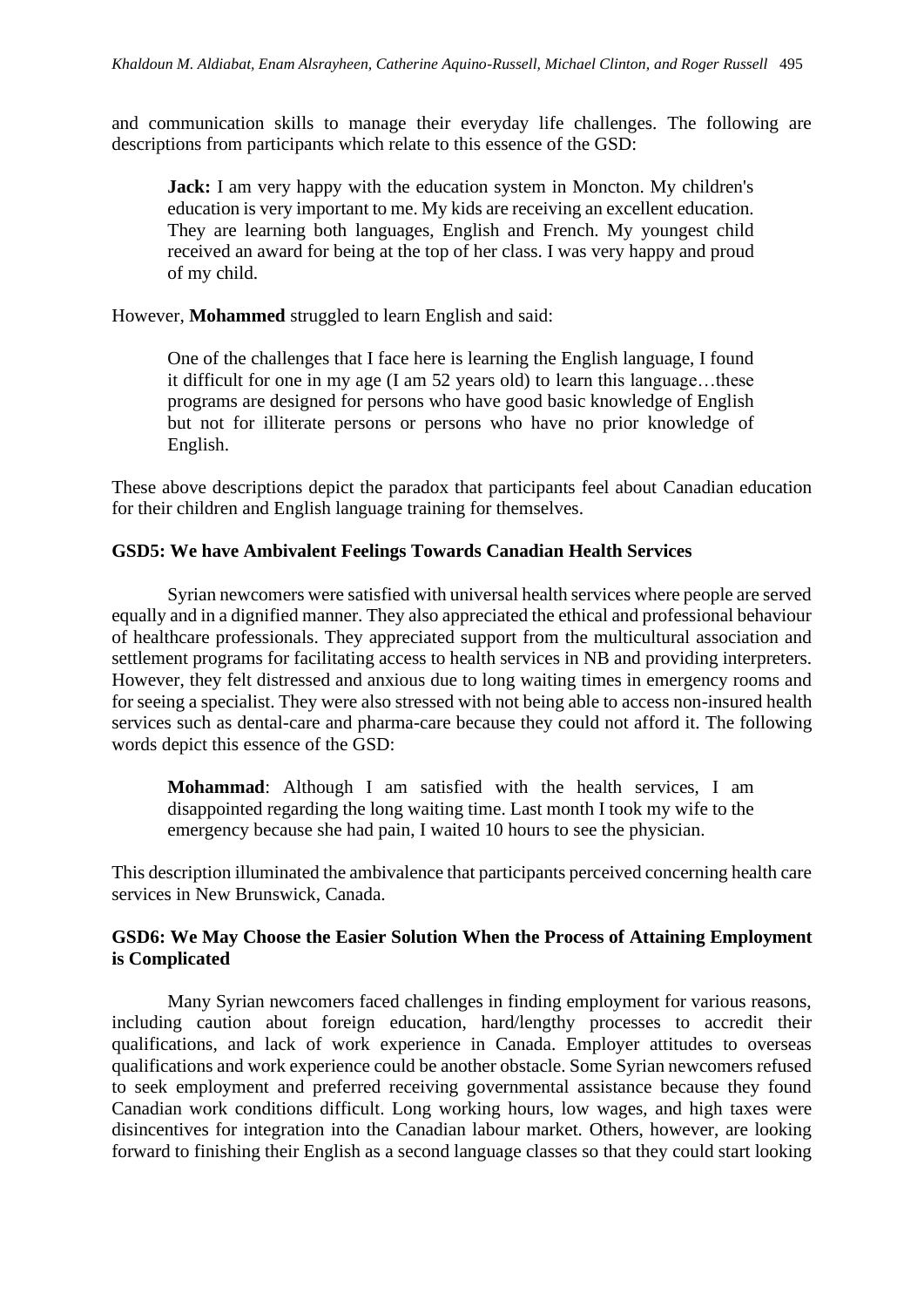for employment and integrating themselves into Canadian society. The following words from participants express this essence from the GSD:

**Sanaa Basha:** Many Syrian refugees that started working got upset with the very low income, long working hours, and high taxes. They find it very tiring to work for very long hours with a very low income that does not cover the living expenses, so they quit and rely on government assistance.

For example, **Sameer** indicated:

One of the sponsors found a job for me to distribute newspapers to homes for two hours daily from 5:00 -7:00 am after I began that work, I was informed that the provincial financial assistance would be stopped because I found a job. I quitted this job because it does not make sense to leave the provincial aid (\$1,200 CAD) to work for only \$350 CAD.

These descriptions illustrate the challenges Syrians have experienced related to finding employment in Moncton, NB.

## **GSD7: We are Living on the Edge of Poverty with Low Income and High Cost of Living in Canada**

Syrian newcomers immigrated to Canada for a better life. However, they found the reality of life in Canada was very challenging because their incomes were low compared with the high cost of living. They were anxious because their low income did not meet their family's needs. Some depended on the child-tax benefits to cover other living expenses. Having a large family was a significant challenge because suitable housing was too expensive to rent. Living in governmental assisted residences was an undesirable solution because these residences were located in unsafe neighbourhoods/environments. Parents with large families could not both work because they could not afford daycare for their children. The following participants' words represent this essence of the GSD:

**Darwish**: Work wages here very little, it does not make sense to earn \$10 CAD/hour while I need \$300 CAD/ week to buy groceries and buy other home stuff. Even with the full-time job, I cannot pay my rent and bills based on \$10 CAD/hour. Neither work salary nor the governmental financial assistance can meet my family's needs…The cost of living (rent, internet, car insurance, food, power… etc.) here in Canada is very high. It makes me stressed out because the expenditures exceed the income. \$1,200 CAD/month is a very insufficient governmental assistance to cover all our needs as a family. I am not optimistic about my future in Canada, I cannot imagine myself to live here for a long time... my expectations about life in Canada were different than the reality. It is difficult to make money in Canada to cover my family requirements and needs.

### **Discussion**

The aim of this study was to understand the Syrian newcomers' lived experiences in Moncton, NB, Canada from the lens of the social determinants of health model. In addition to the demographic data that were collected from the participants, the analysis-synthesis of the qualitative data revealed seven essences related to social support, environment, culture,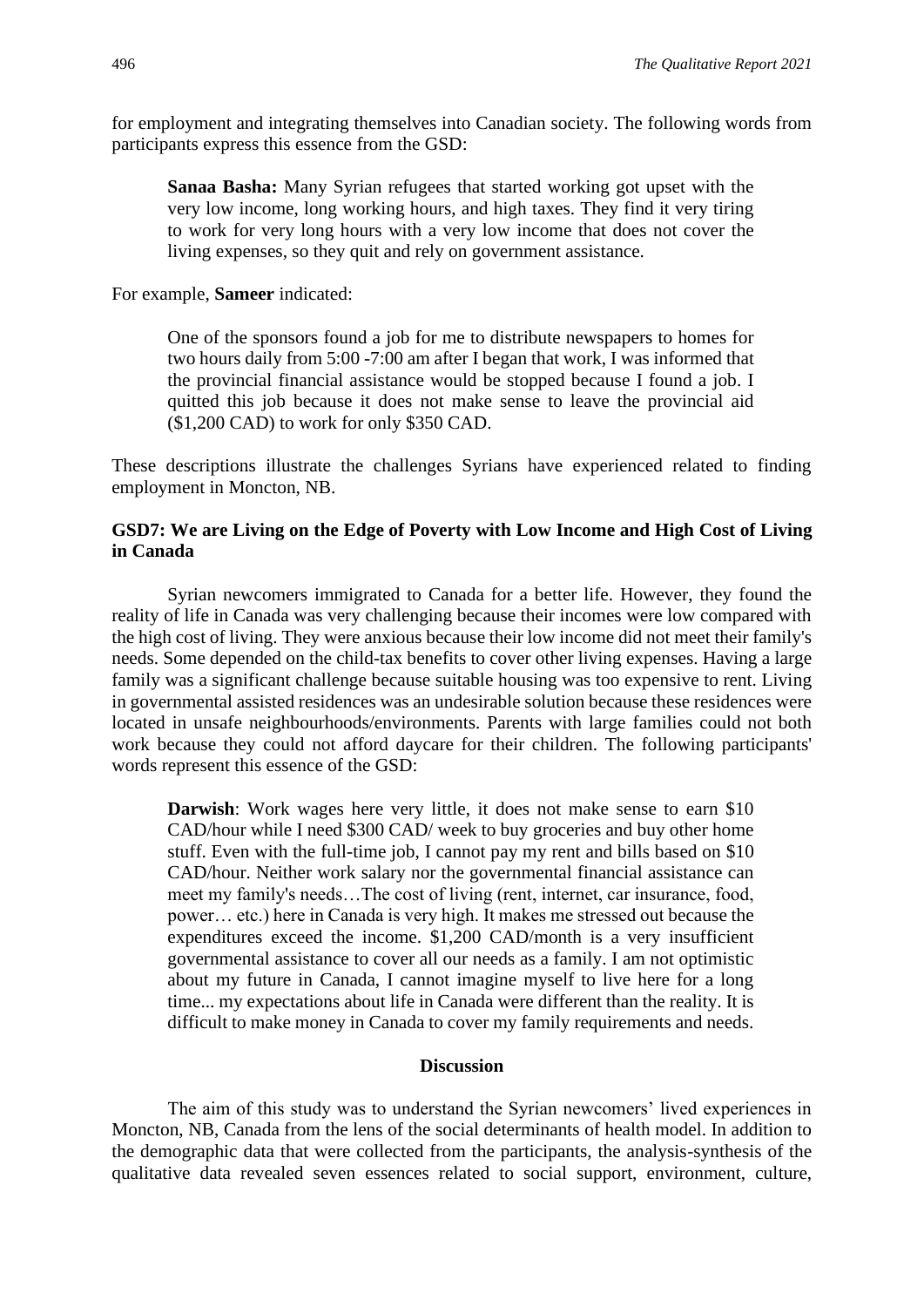education, health services, employment, and income. As compared with their home country, Syrian newcomers lived different experiences in New Brunswick, Canada, which had a positive and negative impact on their entire family's physical, mental, and psychosocial health and wellbeing. The findings of this study add new knowledge about Syrian newcomers' experiences from the "social determinants of health" perspective. Social determinants of health result in paradoxical health experiences for Syrians living in New Brunswick. By comparing the results of this study, we found many of the findings are similar to results of other studies in the literature that investigated newcomers', expatriates', and immigrants' experiences in different countries (Osland, 2000; Russell, 2006, 2007; Russell & Aquino-Russell, 2011, 2013; Russell & Dickie, 2007). However, some findings were unique and added valuable understanding about the Syrian newcomers' experiences in Canada that will be discussed from Arabic/Islamic cultural perspectives.

In general, the Syrian newcomers in Canada faced similar challenges and obstacles to other immigrants in Canada. For example, Ontario Council of Agencies Serving Immigrants [OCASI] (2012) conducted a "Making Ontario Home Study." They found the following were the most prevalent challenges faced by immigrants in the province of Ontario: finding employment, limited English language skills, social isolation, finding housing, getting involved in social activities, lack of family/social support networks, lack of required/adequate employment skills, and not being accepted by other residents. Similar to our results in this study and to the OCASI's study results, Dow (2011) conducted a literature review to develop a guide for mental health practitioners about the immigrants' stressors. Dow found that the most stressors and obstacles of immigrants to the USA were related to:

Unemployment and discrimination in the labour market, financial and status change, splitting and scattering of households, lacking knowledge of the host language, difficult family dynamics, the attitudes of the receiving community, racism and stereotyping, and acculturation. In addition, the immigrants who generally look more favourably upon migrating to other countries may arrive in the United States with high, unrealistic expectations of the opportunities available to them and their families concerning housing, employment, finances, and access to health services. (p. 212)

The results of this study revealed the Syrian newcomers needed time to become adjusted to the Canadian culture and to become accustomed to understanding the art of living in Canada. The meanings the participants gave to their experiences clearly indicate they were in the stage of adjustment and acculturation associated with "culture shock" first described by Oberg (1960). According to Stein (1986), the refugees' experiences in the resettlement country was formed and influenced throughout different stages. These stages started from perception of a threat, deciding to flee, the period of extreme danger and flight, reaching safety, camp behaviour, repatriation, settlement or resettlement, the early and late stages of resettlement adjustment and acculturation, and finally, residual stages and changes in behaviour caused by the experience. Culture shock is considered a normal process for all immigrants and refugees to experience as they become adjusted to their new life and surroundings (Stein, 1986). "The very act of living and working in a foreign culture can cause massive stress…a normal stress reaction under conditions of uncertainty, information overload and loss of control" (Mendenhall et al., 2002, p. 159).

Some participants in this study might be considered to be in the first stage of the culture shock where they described having great expectations about their new life in Canada; however, other participants could have been considered to be experiencing the second stage of culture shock, where they faced many real challenges related to their income, housing, employment,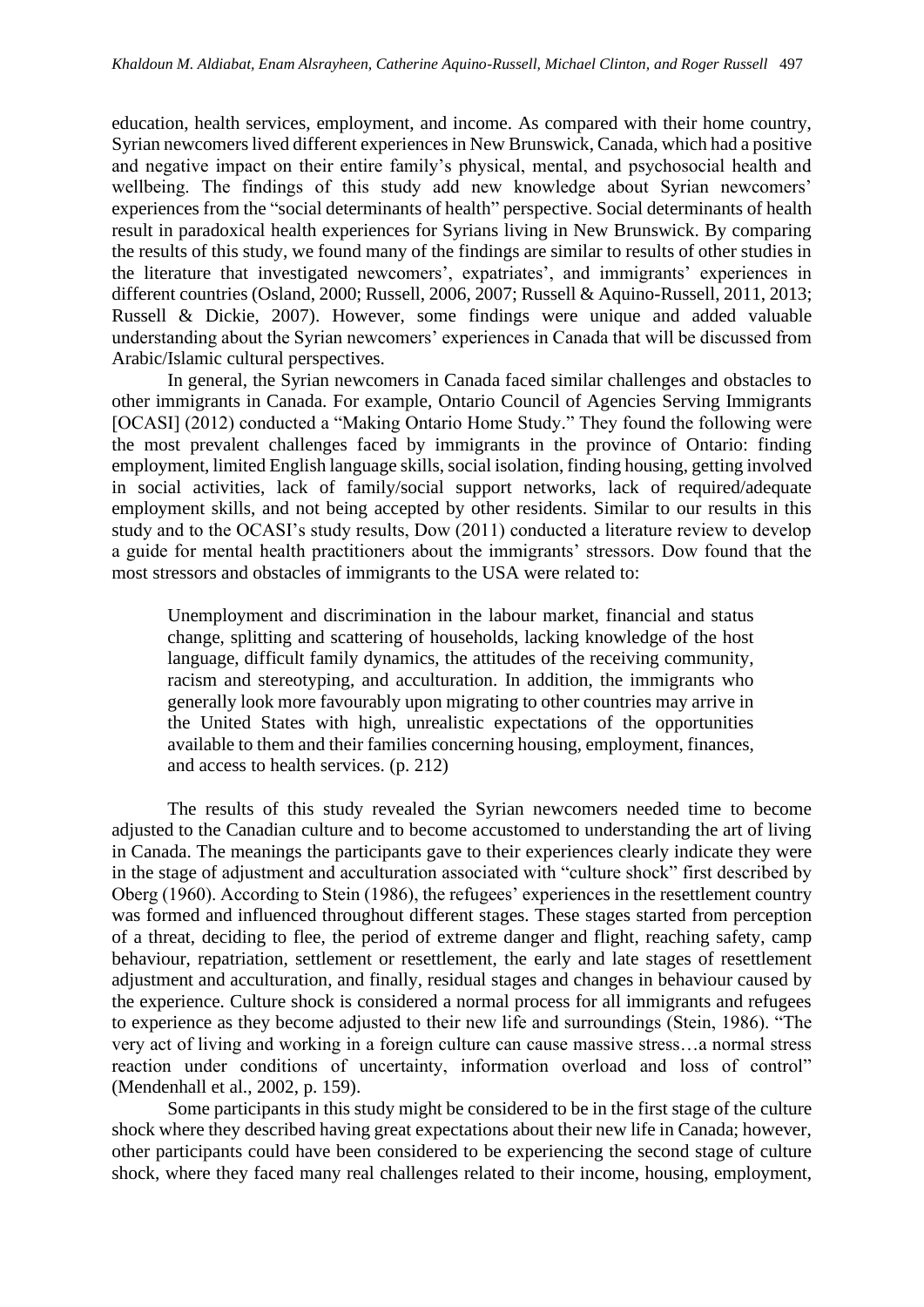health services, education, and language, social support, and environment (Immigrant Services Association of Nova Scotia [ISANS], n.d.). Stein (1986) explained that refugees and immigrants in Western countries may show aggressiveness toward the resettlement organizations, especially after they lost their "rose-colored expectations" that they had when they arrived in the host country (para. 76). Putting it in other words, the honeymoon is over, and reality has set in (Lee, 2005, Russell, 2006, 2007). They become demanding of resources, uncertain of what behaviours are acceptable or not acceptable in Western countries. They become restless and aimless while they are looking for new opportunities to succeed in the new host country. Syrian newcomers described that they were frustrated, anxious, and uncertain especially related to their low income, difficulty learning the language, harsh Canadian weather, unemployment, and slow health services. Moreover, Stein (1986) discussed how the tough experience of living in Refugee Camps influenced the stability and mental status of traumatized and persecuted refugees who have lost their homeland and beloved ones. For example, Syrian newcomers in this study voiced feeling emotional, anxious, fearful of what the future would bring, frustrated, helpless, and incompetent because they could not find employment.

In addition to culture shock within a Western country, Syrian newcomers who originated from Arabic-Islamic cultures faced frustrating and challenging experiences with their children, who tended to acculturate faster than they did. These parents experienced frustration when pondering their children/youth, violating the norms of their original culture. That is, the Syrian parents expected their children to accept and live the Canadian cultural norms without violating their original ones; however, they were still anxious regarding this issue, and they wanted to monitor their children, so they did not go astray. Stein (1986) indicated feelings of disappointment are not uncommon among the refugees because their children violate (from parents' perspectives) the norms of their home culture by following the new cultural norms. For example, drinking alcohol, having sex before marriage, and eating pork meat are some of the cultural norms that are not acceptable norms in the Arabic-Islamic culture and certainly made the Syrian newcomers anxious.

The following is a brief discussion of the demographic data that enhanced understanding of the Syrian newcomers' lived experiences in Moncton, NB, Canada. As written above, Syrian newcomers preferred living in independent houses rather than living in apartments for the following reasons. First, they had large families (an average 7 people per household). Second, they became anxious because they did not want to make noise that might disturb their close neighbours when their kids played or when they hosted many guests. Note, hosting many guests was considered a vital component of their culture and was also a way for them to attain and maintain social support. Privacy and freedom were very important issues for Syrian families; therefore, separate houses provided them with the required privacy they sought. Many of them were used to living in large houses in Syria with other members of their extended families (such as their parents, sisters, aunts). They lived here in Canada with hopes that those members might soon join them. These were the reasons for their desire to continue living in individual homes. Many of them came from small towns where living in apartments was not part of their culture. Some did not want to be wrongly judged by others if they raised their children in different ways than Canadians raise theirs. They felt anxious that the Canadian government could remove their children because of this issue. Although renting separate houses was more expensive than renting apartments, they still preferred separate houses.

Syrian families, similar to other Arabic families, chose to have more children for the following reasons: They believed that children are the beautification of life as mentioned in the Holy Quran, "Wealth and Children are [but] the adornment of the worldly life" (*The Noble Quran*, Surah Al-Kahf 18:46). Having more children gives a higher social status to the Arabic family. Parents in the Arabic/Islamic culture believe that having more children will help and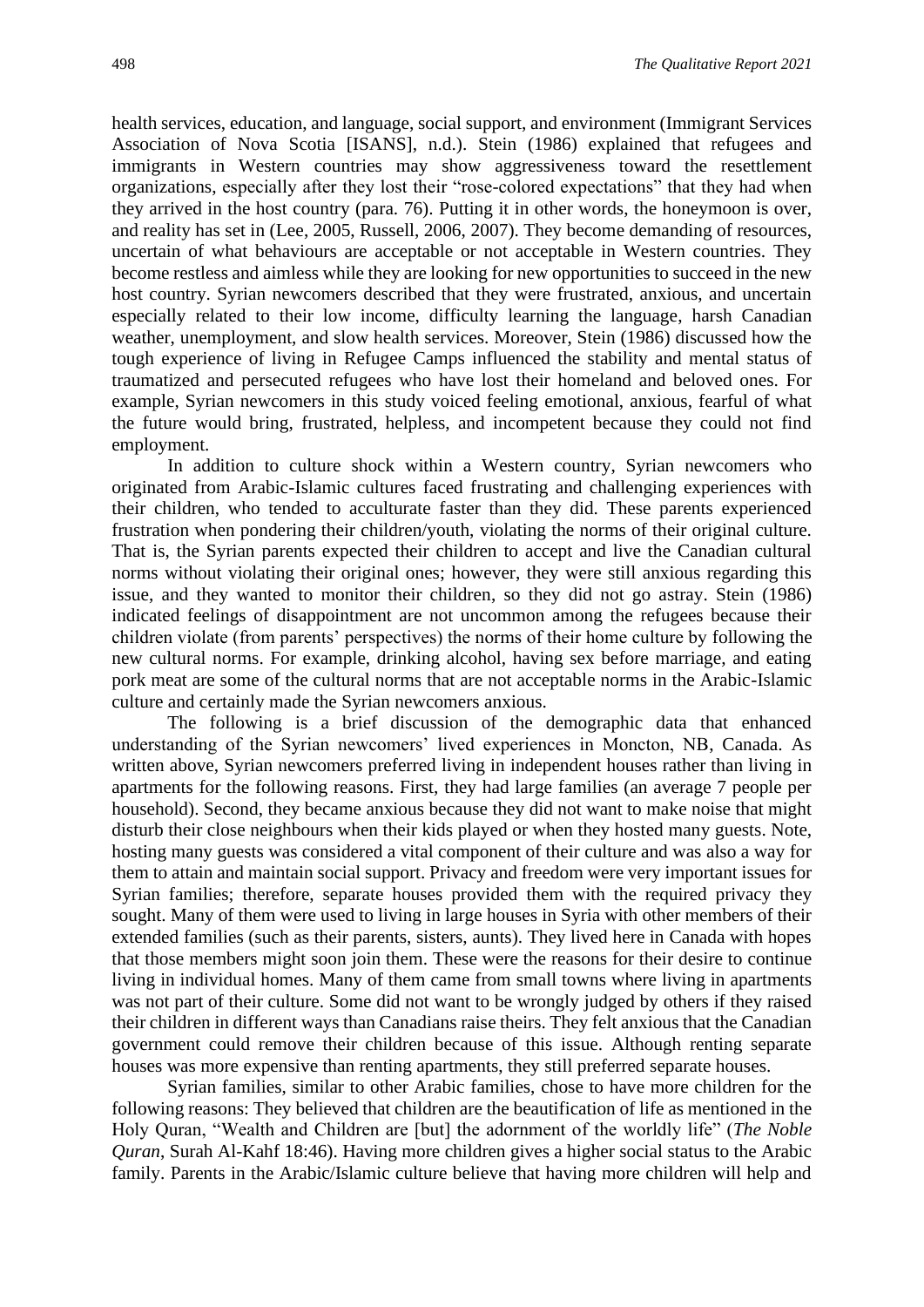support them when they are aged. Women in Syria receive unconditional familial support from their sisters/sisters-in-law, mothers/mothers-in-law and even neighbours in helping and raising their children. Therefore, raising children in this type of supportive social system is more tolerable than doing it alone in an individualistic society (Hofstede, 2000).

The average monthly cost of food for a Syrian family of seven (two parents and five children) in New Brunswick was \$1,300 CAD. That meant that 45% of their income was spent on purchasing food. With teenagers (average age 17), the consumption of more food was necessary for their growth and development. Syrian newcomers purchase ethnic and Halal food, which is normally more expensive; however, Syrian families in Canada also process their own foods in their homes, which saves money. For example, they made yogurt and cheese out of milk, hummus, and falafel out of chickpeas, bread and pastries out of flour. In summary, as a consequence of their disrupted lives, relocation to Canada, cultural and familial isolation, living with low income, and few prospects of employment, adult Syrian newcomers continued to adjust to their cultural context. Without social support and services directed at helping them to cope with their experiences, Syrian newcomers will continue to struggle to improve their lives in Canada. The good news is their children are adapting at a faster pace.

In conclusion, when viewing the lived experiences of Syrian newcomers through the lens of the population health/social determinants of health model, paradoxical experiences surface. Syrian newcomers faced various challenges with unemployment, low income, harsh weather, unsafe environments, long waiting times for health services, diminished social support, and challenging encounters within the education system for themselves and their children. It is suggested that various governmental and non-governmental organizations need to collaborate to support the effective integration of Syrian newcomers into Canadian society. Early employment is essential for stable employment history and, ultimately, higher earnings. To enhance social inclusion and language proficiency, newcomers need to be integrated into their communities through work integration programs, workshops, and volunteer opportunities. Social support is an important factor in accelerating the integration process. Health care providers should take into consideration the findings of this study in order to provide health care that focuses on cultural humility within their culturally sensitive care for the Syrian newcomers.

#### **Limitations**

The sample size was reasonable for Giorgi's phenomenological descriptive method. Through a rigorous process of analysis-synthesis, we were able to uncover the meaning of Syrian newcomers' lived experiences in Moncton, NB, Canada. There are some limitations to this study. First, the sample size of this study consisted of six males and one female. Finding participants, in general, and female participants, in particular, was a challenge for different cultural reasons. (1) The Arabic society is a male dominant one where men have more freedom to make final decisions regarding different issues such as participating or allowing their dependent women to participate in research studies. (2) Contacting and interacting with strangers (researchers) is the responsibility of Arabic men who play a significant role in protecting their dependents (women and children). (3) Although a female interviewer was available to conduct interviews with female participants, the study topic was not genderspecific (i.e., the lived experience of Syrian women newcomers) to encourage women to participate. (4) Many potential participants perceived that the researchers of this project were representatives of the Canadian government or other non-governmental organizations [NGOs], who were conducting a social study in order to provide them with immediate tangible support (such as money, household equipment, or furniture). They received the same tangible support from different governmental agencies and NGOs when they were refugees in Lebanon, Jordan,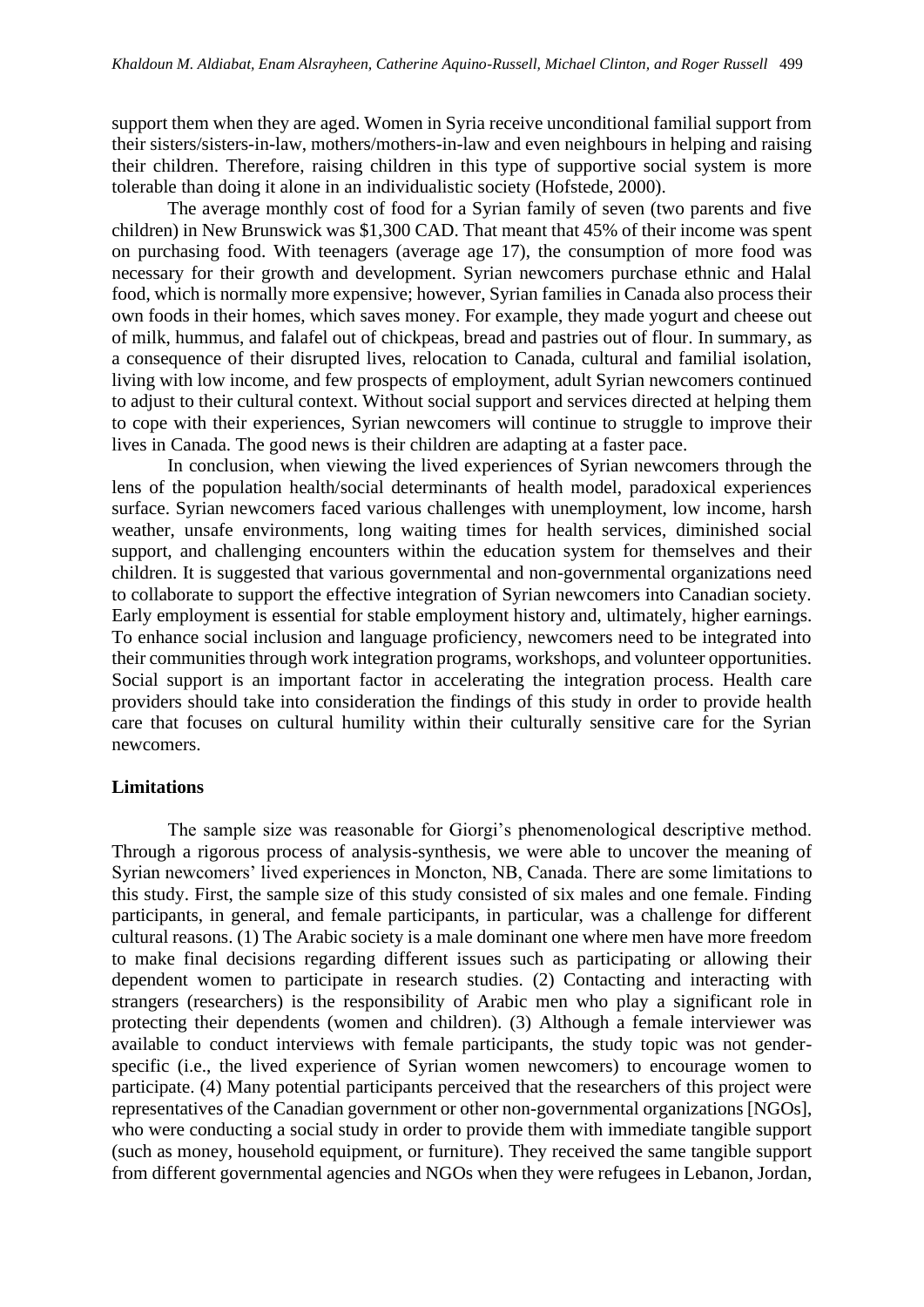and Turkey; however, withdrawing from the study took place after they understood that it was a research study completed by university professors. Stien (1986) clarified that living in refugee camps gives the refugees a sense of dependency and demanding of resources. (5) Syrian newcomers were new to the Canadian system, and they did not want themselves or their wives to release information that might disadvantage their status in Canada or even in Syria; therefore, some potential participants were hesitant to participate in digitally recorded interviews, while others simply declined participation.

Second, the age group of participants were of the ages between 33-54 years who had young children in their families. Therefore, the findings of this study would not be applicable to those who are older than 54 years or younger than 33 years, although there may be aspects of the findings that resonate with others. Finally, this study was conducted one to two years after the Syrian newcomers arrived in NB when participants would be considered to be in the first and second stages of adjustment (i.e., culture shock) as indicated by their experiences. The experiences they shared could have been influenced by the emotional and psychological contexts of the culture shock period.

#### **Implications**

Findings from this study have clinical and organizational implications for health care providers and settlement community agencies because it provides a deep understanding about Syrian newcomers' experiences in Moncton, NB, Canada from a population health/social determinant of health perspective, demonstrating that the challenges they faced influenced their health and quality of life. These findings may be helpful to guide health care providers in conducting comprehensive health assessments of individuals. As well, findings suggested that health care professionals will demonstrate cultural humility (Yeager & Bauer, 2013) when coming to understand the experiences of Syrian newcomers in Canada, taking into consideration their cultural background and unique current and past experiences, which relate to the challenges that they face in Canada. Comprehensive health assessments will help in identifying and detecting early signs and symptoms of diseases related to the social determinants of health. Understanding Syrian newcomers' experiences form a unique opportunity for collaboration between health care providers, settlement community agencies, as well as other community agencies and resources in seeking and finding solutions for the challenges facing Syrian newcomers. The solutions will aim to prevent the development of diseases and to accelerate their integration within Canadian society. It is hoped that the findings of this study have relevance for other Syrian newcomers who live in similar circumstances within other Canadian provinces and countries. These findings could be used as a reference for those who are interested in conducting studies with other new immigrants and for developing innovative theoretical frameworks about immigration. New Brunswick will continue to seek and accept immigrants in an effort to balance its demographics.

Further nursing and health educators in NB may also incorporate the results of this study into their nursing/health curricula in order to assist students in understanding the meaning of the lived experiences of Syrian newcomers from the perspective of those who have actually lived it. This understanding is crucial for nursing/health students in order to enhance their critical thinking skills and to develop useful health promotion strategies and programs for Syrian newcomers in NB. Advanced practice nurses [APNs] in different health settings are in a unique position to utilize the results of this study in developing strategies to promote Syrian newcomers' health, effectively taking into consideration the social determinants of health that have shaped their experiences in NB. Policies from health administrators in NB will help APNs to perform this role efficiently.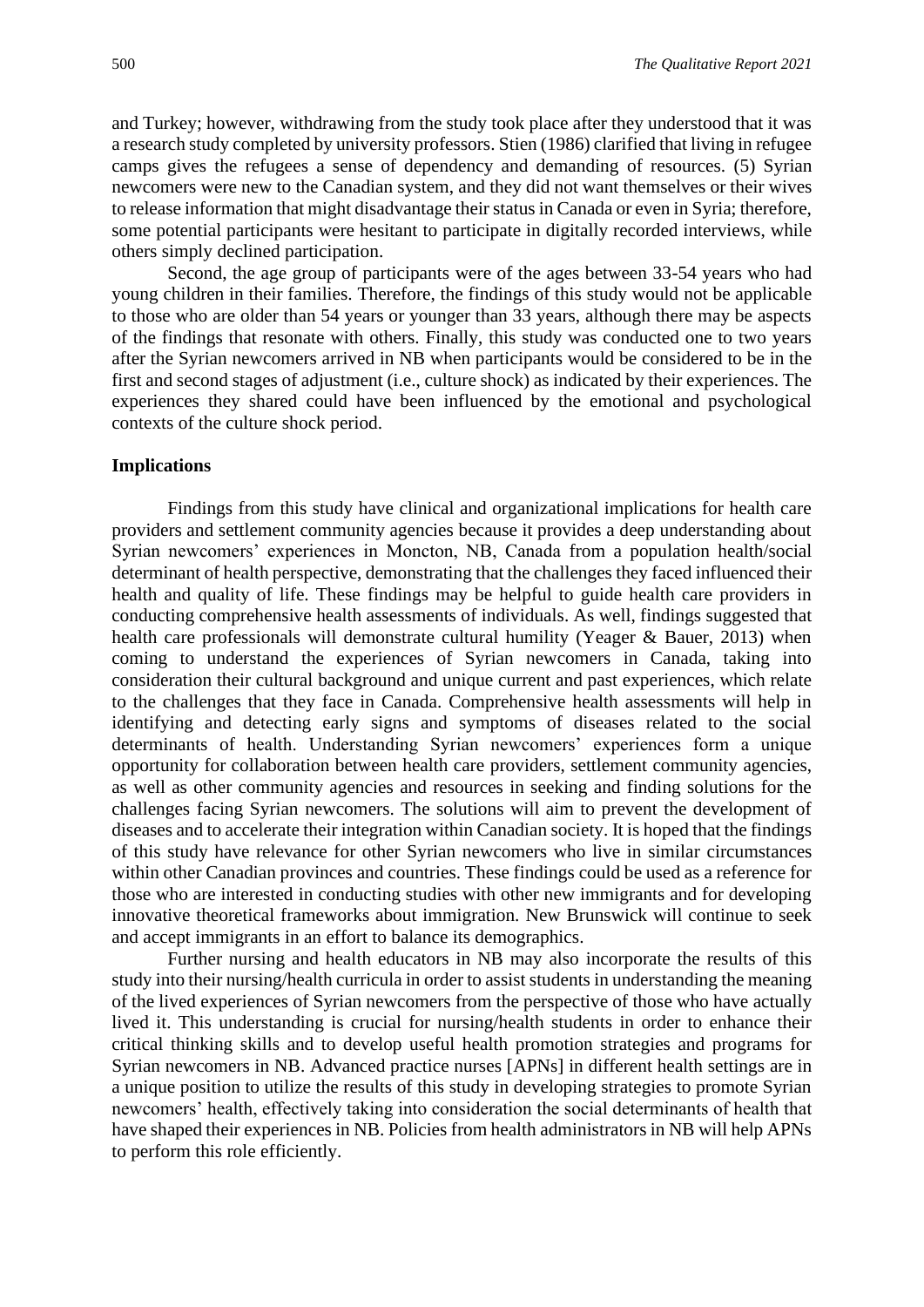#### **Recommendations**

Although this study revealed many aspects of the Syrian newcomers' experiences, more qualitative studies are still needed for deeper and more comprehensive understanding. For example, each challenge reported in this study could provide a starting point for separate studies in order to enhance understanding of the lived experiences of Syrian newcomers. Different stages of the resettlement and adjustment processes are worthy of being explored through research as well. Selecting participants from different age groups and conducting gender-specific studies to enhance understanding of how the experiences of participants from different ages and genders are recommended. Action research studies involving Syrian newcomers as co-researchers are recommended for future research. Finally, the lived experiences of health care providers and settlement staff who work with Syrian newcomers are also recommended for investigation.

#### **References**

- Ontario Council of Agencies Serving Immigrants [OCASI]. (2012). *Making Ontario home: A study of settlement and integration services for Immigrants and refugees*. Ontario Council of Agencies Serving Immigrants. Retrieved from [https://ocasi.org/downloads/OCASI\\_MOH\\_ENGLISH.pdf](https://ocasi.org/downloads/OCASI_MOH_ENGLISH.pdf)
- Aquino-Russell, C. (2003). *Understanding the lived experience of persons who have a different sense of hearing* [Unpublished doctoral thesis, Curtin University of Technology, Perth, Australia]. espace – Curtin's institutional repository.
- Carpenter, D. R. (2007). Phenomenology as method. In H. J. Streubert & D. R. Carpenter (Eds.), *Qualitative research in nursing: Advancing the humanistic imperative* (pp. 75- 99). Lippincott.
- Creswell, J. W. (2013). *Qualitative inquiry and research design: Choosing among five approaches* (3rd ed.). Sage Publications, Inc.
- Denzin, N. K., & Lincoln, Y. S. (Eds.). (1994). *Handbook of qualitative research*. Sage.
- Dow, H. (2011). An overview of stressors faced by immigrants and refugees: A guide for mental health practitioners. *Home Health Care Management and Practice, 23*, 210- 217.
- Duffy, L., & Aquino-Russell, C. (2007). The lived experience of women with cancer: Phenomenological findings expressed through poetry. *The Canadian Oncology Nursing Journal, 17*(4), 193-198.
- Giorgi, A. (1970). *Psychology as a human science: A phenomenologically based approach*. Harper & Row Publishers.
- Giorgi, A. (1975). An application of phenomenological method in psychology. In A. Giorgi, C. Fischer, & E. Murray (Eds.), *Duquesne studies in phenomenological psychology* (Vol. II, pp. 82-103). Duquesne University Press.
- Giorgi, A. (1985). *Phenomenology and psychological research*. Duquesne University Press.
- Giorgi, A. (1997). The theory, practice, and evaluation of the phenomenological method as a qualitative research procedure. *Journal of Phenomenological Psychology, 28*, 235- 260.
- Giorgi, A. (2009). *The descriptive phenomenological method in psychology: A modified Husserlian approach*. Duquesne University.
- Giorgi, A., & Giorgi, B. (2003). The descriptive phenomenological psychological method. In P. M. Camic, J. E. Rhodes, & L. Yardley (Eds.), *Qualitative Research in psychology: Expanding perspectives in methodology and design* (pp. 243-273)*.* American Psychological Association.
- Government of Canada. (n.d.). *The refugee system in Canada*. Retrieved from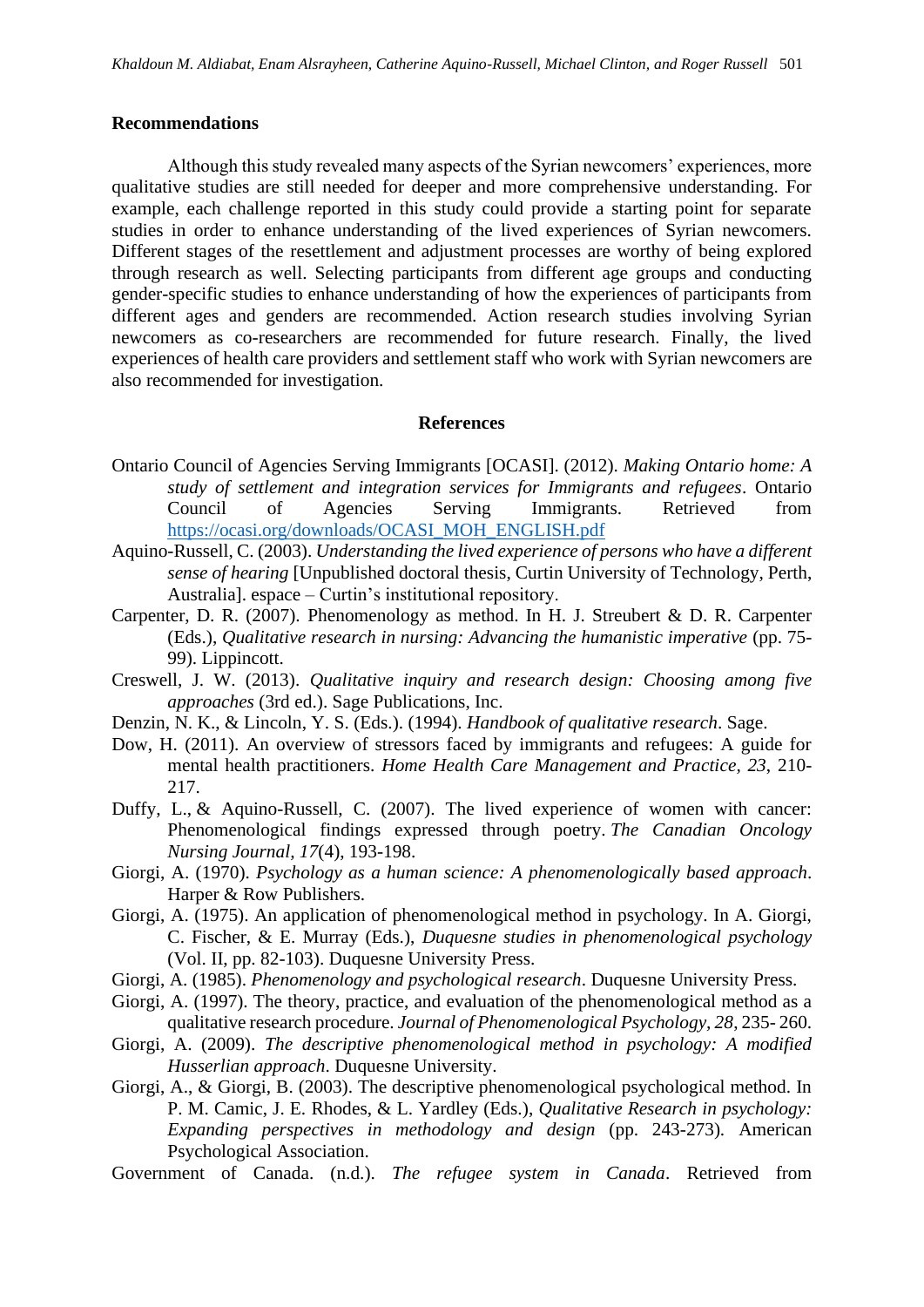<http://www.cic.gc.ca/english/refugees/index.asp>

- Government of Canada. (n.d.). *Tradition of humanitarian action*. Retrieved from <http://www.cic.gc.ca/english/refugees/canada.asp>
- Government of Canada. (n.d.). *Welcome refugees/key figures*. Retrieved from <http://www.cic.gc.ca/english/refugees/welcome/milestones.asp>
- Graham, D., (2015, June 17). Violence has forced 60 million people from their homes*. The Atlantic*, **Retrieved** *Retrieved new <i>Retrieved new <i>Retrieved new <i>Retrieved new <i>Retrieved new <i>Retrieved new <i>Retrieved new <i>Retrieved new <i>Retrieved* **<b>***new <i>Retrieved new <i>Retriev* [https://www.theatlantic.com/international/archive/2015/06/refugees-global-peace](https://www.theatlantic.com/international/archive/2015/06/refugees-global-peace-index/396122/)[index/396122/](https://www.theatlantic.com/international/archive/2015/06/refugees-global-peace-index/396122/)
- Guba, E., & Lincoln, Y. (1994). Competing paradigms in qualitative research. In N. Denzin & Y. Lincoln (Eds.), *Handbook of qualitative research* (pp. 105-117). Sage.
- Hansen, L., Maidment, L., & Ahmad, R. (2016). Early observations on the health of Syrian Refugees in Canada. *Canada Communicable Disease Report, 42*(S2), S8-10.
- Hofstede, G. (2000). *Culture consequences: Comparing values, behaviors, institutions, and organizations across nations* (2nd ed.). Sage Publications.
- Immigrants Services Association of Nova Scotia [ISANS]. (n.d.). *Mental health and wellness: Stages of adapting to life in Canada*. Retrieved from [https://www.isans.ca/get](https://www.isans.ca/get-settled/community-wellness-services/stages-of-adapting-to-life-in-Canada/)[settled/community-wellness-services/stages-of-adapting-to-life-in-Canada/](https://www.isans.ca/get-settled/community-wellness-services/stages-of-adapting-to-life-in-Canada/)
- Lee, H. W. (2005). The factors influencing expatriates. *Journal of American Academy of Business, 6*(2), 273-278.
- Lincoln, Y. S., & Guba, E. G. (1985). *Naturalistic inquiry*. Sage.
- Lincoln, Y. S., & Guba, E. G. (2000). Paradigmatic controversies, contradictions, and emerging confluences. In N. K. Denzin & Y. S. Lincoln (Eds.), *Handbook of qualitative research*  (pp. 163–188). Sage.
- Loiselle, C. G., Profetto-McGrath, J., Polit, D. F., & Beck, C. T. (2011). *Canadian essentials of nursing research* (3rd ed.). Lippincott.
- McHardie, D. (2016, March 16). *Moncton seeks pause in Syrian refugees as permanent homes sought.* Retrieved from [http://www.cbc.ca/news/canada/new-brunswick/new](http://www.cbc.ca/news/canada/new-brunswick/new-brunswick-syrian-refugees-settlement-1.3494139)[brunswick-syrian-refugees-settlement-1.3494139](http://www.cbc.ca/news/canada/new-brunswick/new-brunswick-syrian-refugees-settlement-1.3494139)
- Mendenhall, M. E., Kühlmann, T. M., Stahl, G. K., & Osland, J. S. (2002). Employee development and expatriate assignments. In M. J. Gannon & K. L. Newman (Eds.), *The Blackwell handbook of cross-cultural management* (pp. 155–183)*.* Blackwell Publishers Inc.
- Mikkonen, J., & Raphael, D. (2010). *Social determinants of health: The Canadian facts*. York University School of Health Policy and Management*.* Retrieved from [http://thecanadianfacts.org](http://thecanadianfacts.org/)
- Oberg, K. (1960). Cultural shock: Adjustment to new cultural environments. *Practical Anthropology, 7*, 177-182.
- Ontario Ministry of Health and Long Term Care. (n.d.). *Emergency management: Syrian refugees.* From **Retrieved** from *refugees*. <http://www.health.gov.on.ca/en/pro/programs/emb/syrianrefugees/default.aspx>
- Osland, J. S. (2000). The journey inward: Expatriate hero tales and paradoxes. *Human Resource Management, 39*(23), 227-238.
- *The Noble Quran.* (n.d.). Quran.com.<https://quran.com/18/46>
- Robertshaw, L., Dhesi, S., & Jones, L. (2017). Challenges and facilitators for health professionals providing primary healthcare for refugees and asylum seekers in highincome countries: A systematic review and thematic synthesis of qualitative research. *BMJ, 7*, 1-18. doi:10.1136/bmjopen-2017-015981
- Russell, R. (2006). *Expatriate managers' immersion in another culture: A phenomenological study of lived experiences* [Doctoral thesis, Curtin University of Technology, Perth,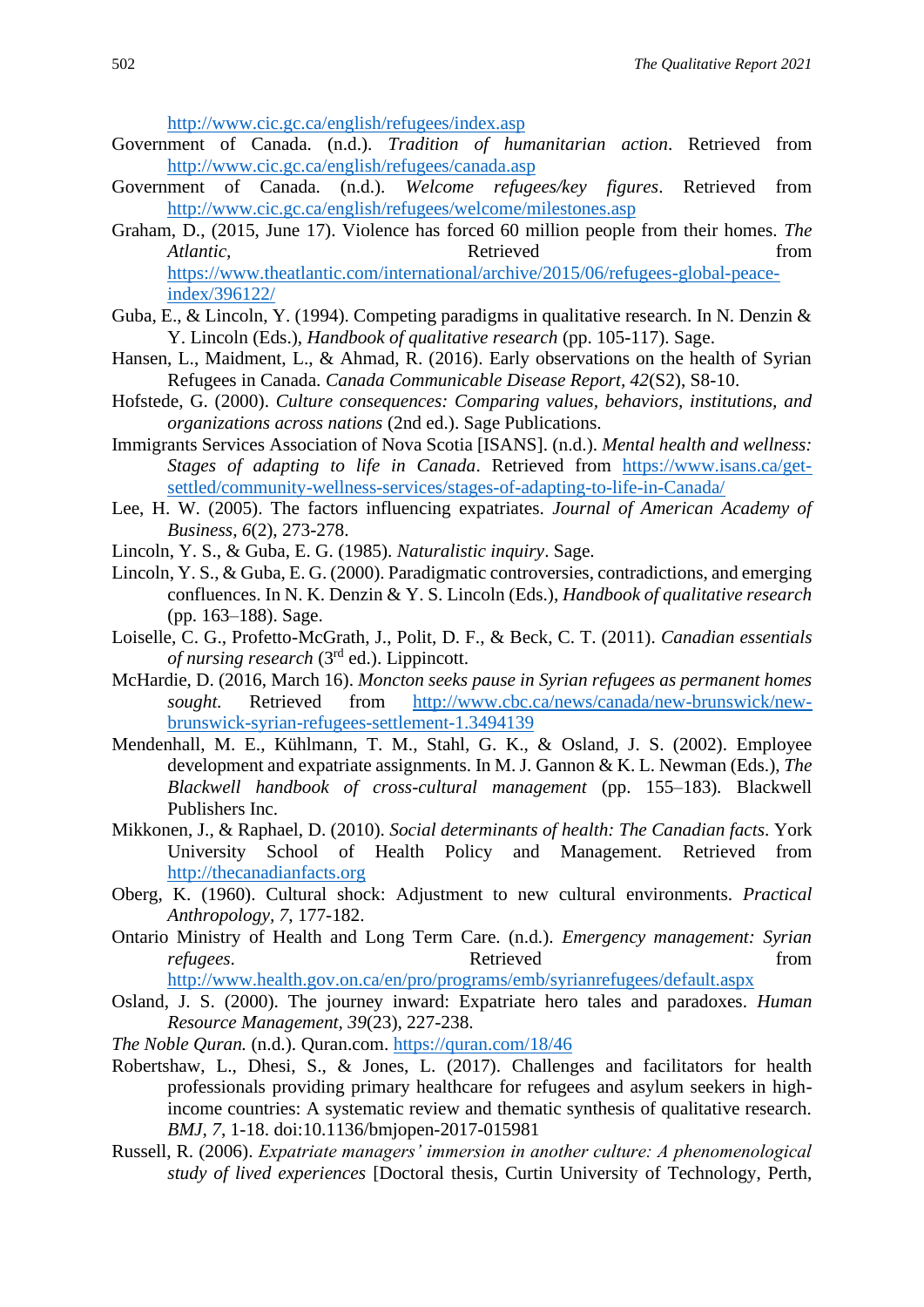Western Australia]. espace – Curtin's institutional repository.

- Russell, R. (2007, October). *Balancing two worlds-When managers go west* [Refereed conference presentation]. International Academy of Business and Public Administration conference, New Orleans, Louisiana.
- Russell, R. C. (2004). *The lived experience of being immersed in another culture: A study using the phenomenological method* [Unpublished manuscript]. Saint Mary's University.
- Russell, R., & Aquino-Russell, C. (2011). Living and working between two worlds: Using qualitative phenomenological findings to enhance understanding of lived experiences. In S. Mariano, M. Mohamed & Q. Mohiuddin, *The role of expatriates in MNCs knowledge mobilization* (pp. 177-192). Emerald Publishing.
- Russell, R., & Aquino-Russell, C. (2013). Indonesian host country nationals: Feeling respected yet not respected. *International Journal of Management & Information Systems, 17*(1), 21-28.
- Russell, R., & Dickie, L. (2007). Paradoxical experiences of expatriate managers in Indonesia. *Journal of Diversity Management, 2*(1), 17-28.
- Speziale, H. J., & Carpenter, D. R. (2007). *Qualitative research in nursing: Advancing the humanistic imperative* (4th ed.). Lippincott, Williams, and Wilkins.
- Stein, B. (1986). The experience of being a refugee: Insights from the refugee literature. In C. L. Williams & J. Westermeyer (Eds.), *Refugee mental health in resettlement countries* (pp. 5-23). Hemisphere Publishing Corp.
- The Canadian Press. (2015, December 11). *Syrian refugees Canada: 5 challenges the newcomers will face after they arrive*. Global News. [http://globalnews.ca/news/2395085/5-challenges-faced-by-syrian-refugees-arriving-in](http://globalnews.ca/news/2395085/5-challenges-faced-by-syrian-refugees-arriving-in%20Canada/)  [Canada/](http://globalnews.ca/news/2395085/5-challenges-faced-by-syrian-refugees-arriving-in%20Canada/)
- UNHCR. (2020). *Figures at a Glance*. UNHCR. Retrieved from <https://www.unhcr.org/figures-at-a-glance.html>
- UNHCR. (1951). *The 1951 Refugee Convention*. UNHCR. Retrieved from: <http://www.unhcr.org/pages/49da0e466.html>
- United Nations Office for Coordination of Humanitarian Affairs [OCHA]. (2016). *About the Crises*. United Nations Office for the Coordination of Humanitarian Affairs. <http://www.unocha.org/syrian-arab-republic/syria-country-profile/about-crisis>
- Yeager, K., & Bauer, S. (2013). Cultural humility: Essential foundation for clinical researchers. *Applied Nursing Research, 26*(4), 1-10.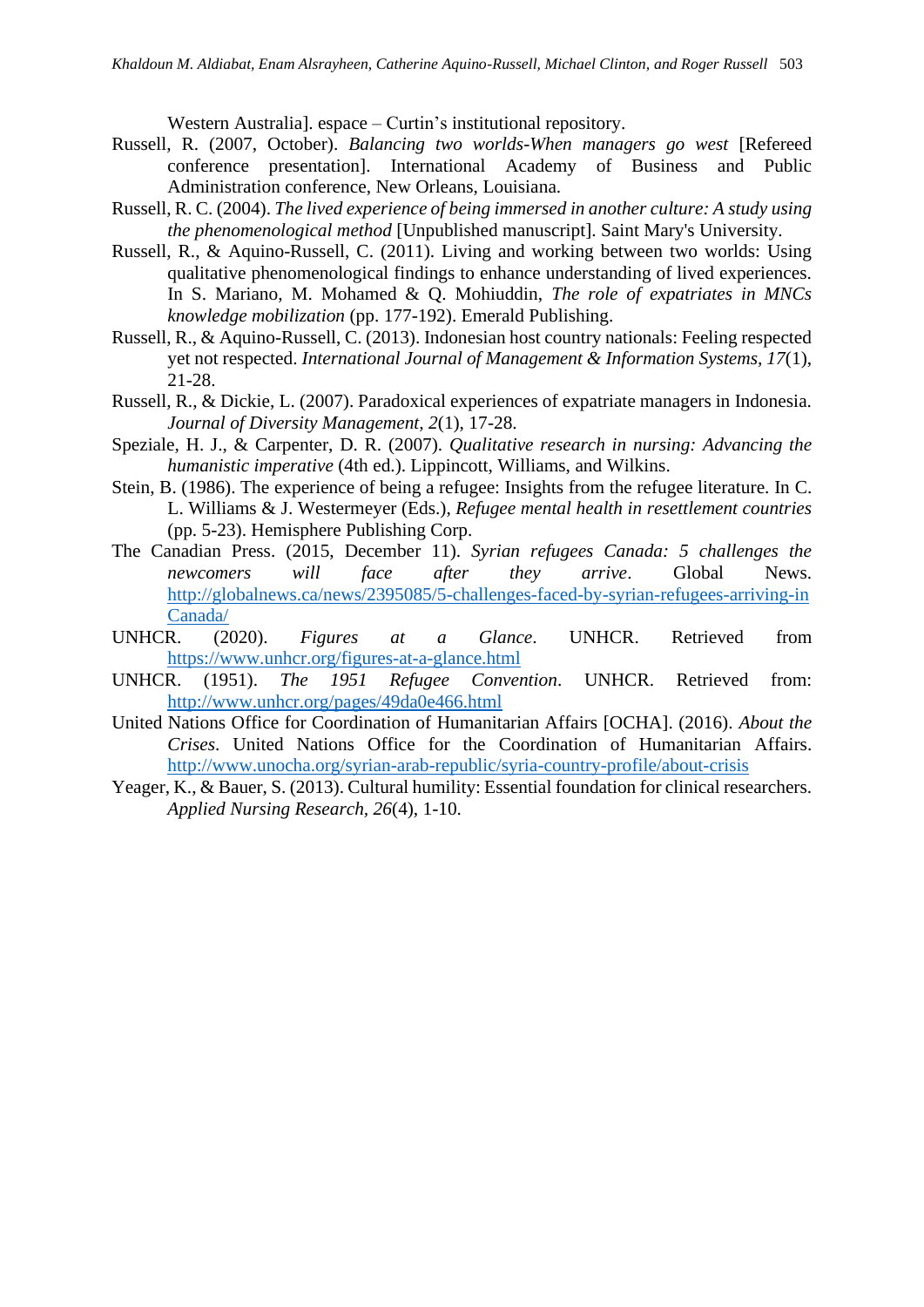# Appendix A

# Table 1

| <b>Meaning Units</b>     | <b>Focal Meanings</b>  | <b>Situated Structural</b> | <b>General</b>      |
|--------------------------|------------------------|----------------------------|---------------------|
| (MU) from                | (FM) from              | <b>Descriptions (SSD)</b>  | <b>Descriptions</b> |
| <b>Darweesh</b>          | <b>Darweesh</b>        | from Darweesh              | from all            |
|                          |                        |                            | <b>Participants</b> |
| Work wages here          | FM7 Darwish-           | SSD6: Darweesh is          | <b>GSD6: We May</b> |
| very little, it does not | English language       | disappointed upset         | choose the          |
| make sense to pay 10     | illiteracy, low        | because he thinks          | easier solution     |
| CAD/hour while I         | education levels,      | that finding               | when the            |
| need 300 CAD/ week       | and the low jobs'      | employment within          | process of          |
| to make grocery and      | salary hindered        | his knowledge and          | attaining           |
| buy other home stuff.    | Darwish from           | skills is not possible     | employment is       |
| Even with the full-      | working in the         | because his skills         | complicated         |
| time job, I cannot pay   | Canadian labour        | and expertise are not      | (please see the     |
| my rent and bills        | market. Low-           | valued in Canada.          | description         |
| based on 10              | income                 | Darweesh also              | under this GSD      |
| CAD/hour. Neither        | employment and         | believes that English      | in the results      |
| work salary nor the      | governmental           | language illiteracy,       | section)            |
| governmental             | assistance cannot      | low education              |                     |
| financial assistance     | meet Darwish's         | levels, and the low        |                     |
| can meet my family       | family needs and       | jobs' salary prevent       |                     |
| needs. Therefore, I      | living expenses        | him from working in        |                     |
| decided not to work      | [low income].          | the Canadian labour        |                     |
| because the salary is    | Darwish is             | market.                    |                     |
| low, I kept the          | convinced that there   |                            |                     |
| governmental             | is no difference in    |                            |                     |
| assistance as the only   | income that comes      |                            |                     |
| income for me. I         | from a full-time job   |                            |                     |
| understand that to       | with a low salary      |                            |                     |
| work in Canada, you      | and that one comes     |                            |                     |
| need to learn the        | from the provincial    |                            |                     |
| language. I decided to   | financial assistance.  |                            |                     |
| work in forests to cut   | Therefore, he kept     |                            |                     |
| the wood because this    | the provincial         |                            |                     |
| job does not need any    | financial assistance   |                            |                     |
| language to perform      | as his only income.    |                            |                     |
| it, when I asked in      |                        |                            |                     |
| <b>MAGMA</b> about how   | FM10 Darwish-          |                            |                     |
| to apply for this job, I | Darwish is upset       |                            |                     |
| got surprised that the   | because he thinks      |                            |                     |
| employer asked for       | that finding           |                            |                     |
| Canadians who have       | employment within      |                            |                     |
| at least secondary       | his knowledge and      |                            |                     |
| school certificate, so I | skills is not possible |                            |                     |
| was not eligible for     | because his skills     |                            |                     |
| that job.                | and expertise are      |                            |                     |
|                          | not valued in          |                            |                     |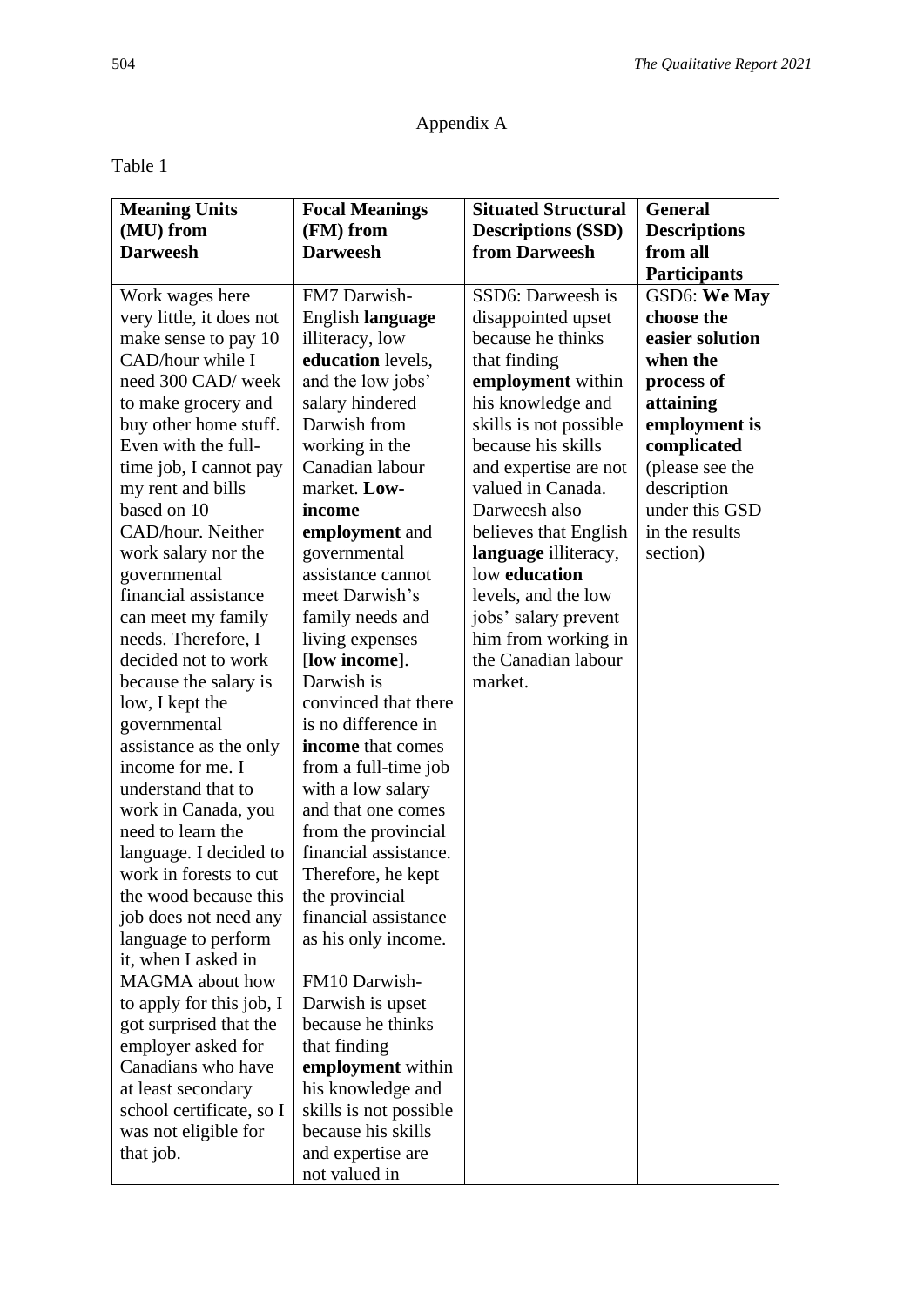| MU <sub>10</sub> Darwish: It is | Canada. |  |
|---------------------------------|---------|--|
| very disappointing              |         |  |
| that we cannot work             |         |  |
| within our field of             |         |  |
| expertise. [For                 |         |  |
| example, a friend of            |         |  |
| mine who is a                   |         |  |
| [professional], he              |         |  |
| could not find a job            |         |  |
| within his field, the           |         |  |
| only job he could find          |         |  |
| is a road work.                 |         |  |
|                                 |         |  |
|                                 |         |  |

*Note.* Examples of Meaning Units (MU), Focal Units (FU), and Situated Structural Description (SSD) from one participant (Darweesh) and General Structural Descriptions from all participants (GSD)